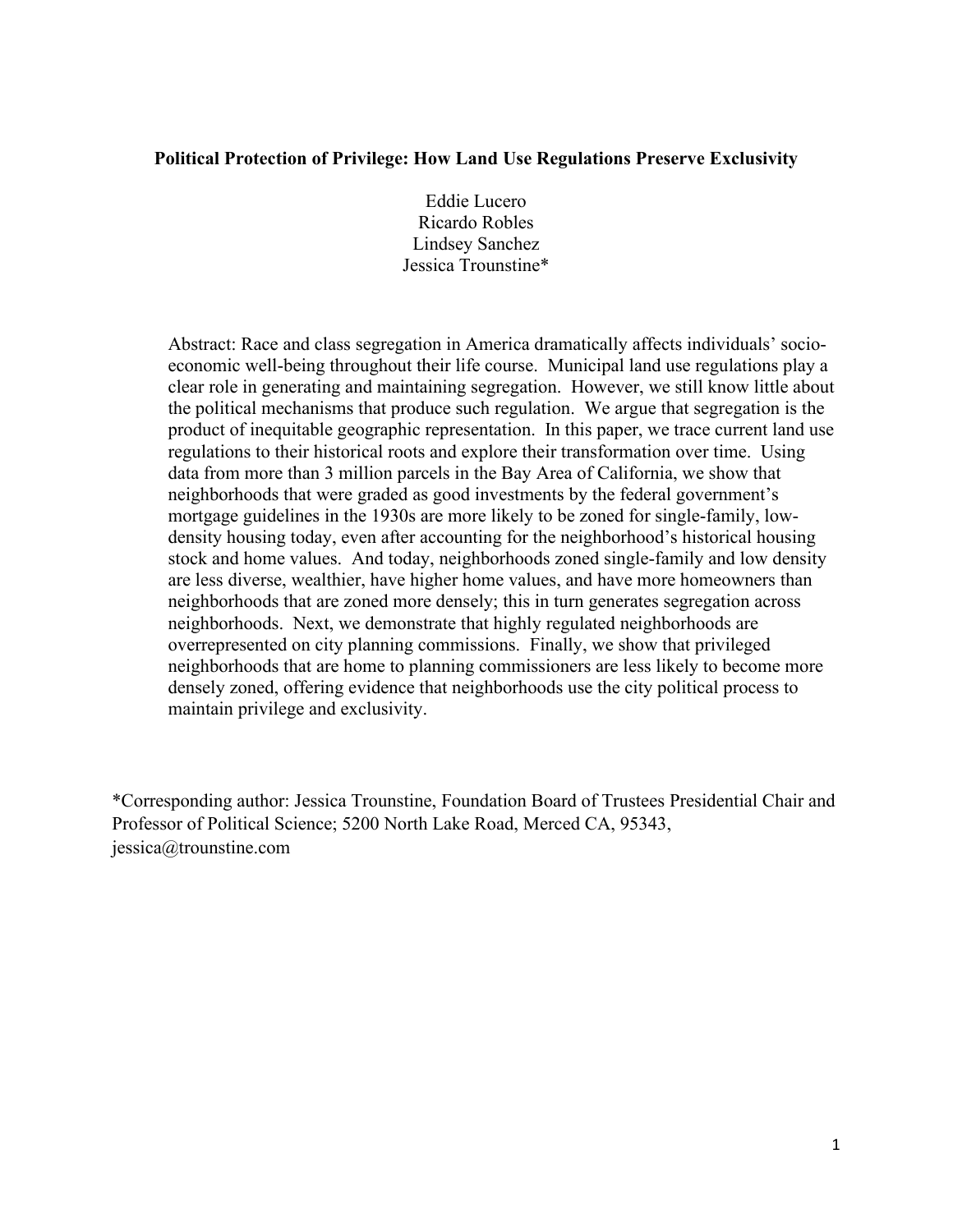Race and class segregation in America dramatically affects individuals' socio-economic well-being throughout their life course. Scholars have offered powerful evidence that people of color and lower income individuals who live in segregated neighborhoods have worse access to high quality education, job opportunities, property wealth, and public services like clean water and adequate sewer systems. They are more likely to have higher rates of chronic disease and death. They are more likely to be single parents and victims of crime. The list of negative outcomes associated with segregation is long. Despite a rapidly diversifying population and some progress toward integration, America remains a deeply segregated nation. Trounstine (2018, 2020) shows that municipal land use regulations play a clear role in generating and maintaining segregation. However, we still know little about the political mechanisms that produce such regulation. We argue that segregation is the product of inequitable geographic representation.

In this paper, we trace current land use regulations to their historical roots and explore their transformation over time. We argue that privileged neighborhoods seek to use the land use process to entrench their exclusivity. Using data from more than 3 million parcels in the Bay Area of California, we show that neighborhoods that were graded as good investments by the federal government's mortgage guidelines in the 1930s are more likely to be zoned for singlefamily, low-density housing today. And today, neighborhoods zoned single-family and low density are less diverse, wealthier, have higher home values, and have more homeowners than neighborhoods that are zoned more densely; this in turn generates segregation across neighborhoods. Next, we turn to an analysis of how exclusivity is maintained. We demonstrate that exclusive neighborhoods that are home to planning commissioners are less likely to become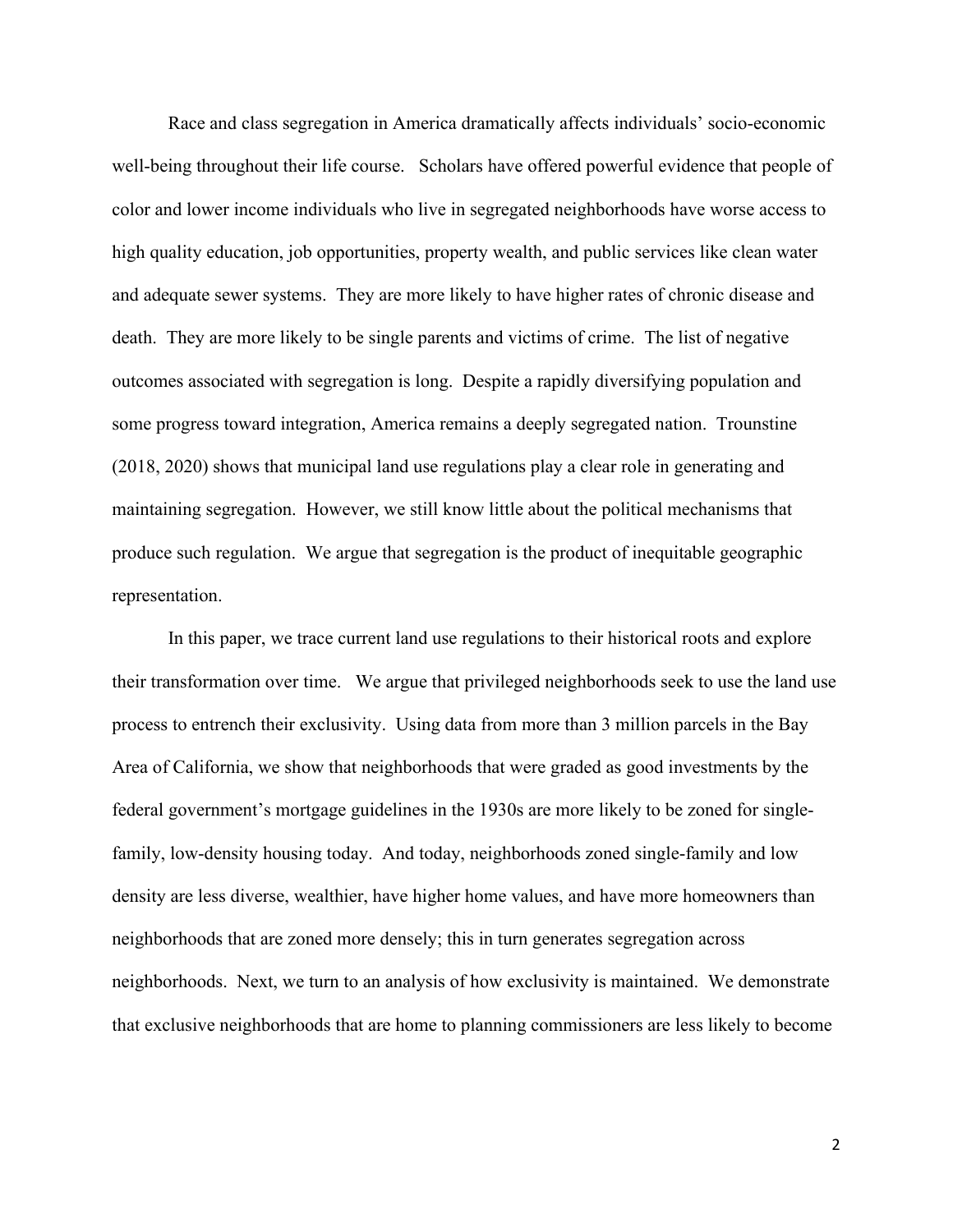more densely zoned, offering evidence that neighborhoods use the city political process to maintain privilege and exclusivity.

#### **Racial Segregation and Land Use Regulation**

Land use regulation is one of the most significant policy tools for local governments. In regulating the uses of land, cities can dictate what (if anything) gets built, how those buildings will be used, the quality of the buildings, and what they will look like. Most importantly for our purposes, land use regulations specify the precise location of development. At the parcel level, cities can determine the housing that will be permitted on any particular piece of land. While it might seem intuitive that governments' land use authority would play a role in generating and maintaining segregation, the links remain fuzzy.

Historical analyses reveal that the impetus to implement zoning had racist intent. Cities adopted land use regulations and formal zoning requirements when voluntary solutions were incapable of preventing the threat of racial transition (Trounstine 2018; Silver 1997; Troesken and Walsh 2017). In two landmark papers, Shertzer, Twinam, and Walsh (2016) and Shertzer, Walsh, and Logan (2016) show that the determination of which neighborhoods would be saddled with undesirable land uses was shaped by race. Areas with more immigrants and people of color were zoned more densely when zoning first adopted (Shertzer, Twinam, and Walsh 2021, Twinam 2018). Land use regulations that were purportedly race-blind were implemented in a discriminatory way. These scholars find that race was at least as strong of a predictor as existing land uses (the primary competing hypothesis) in the determination of zoning categories.

Scholars have also tied land use regulations to ongoing patterns of segregation. Trounstine (2020) shows that whites are more supportive of stringent land use regulations than people of color, and that more stringent land use regulation is, in turn, a cause of racial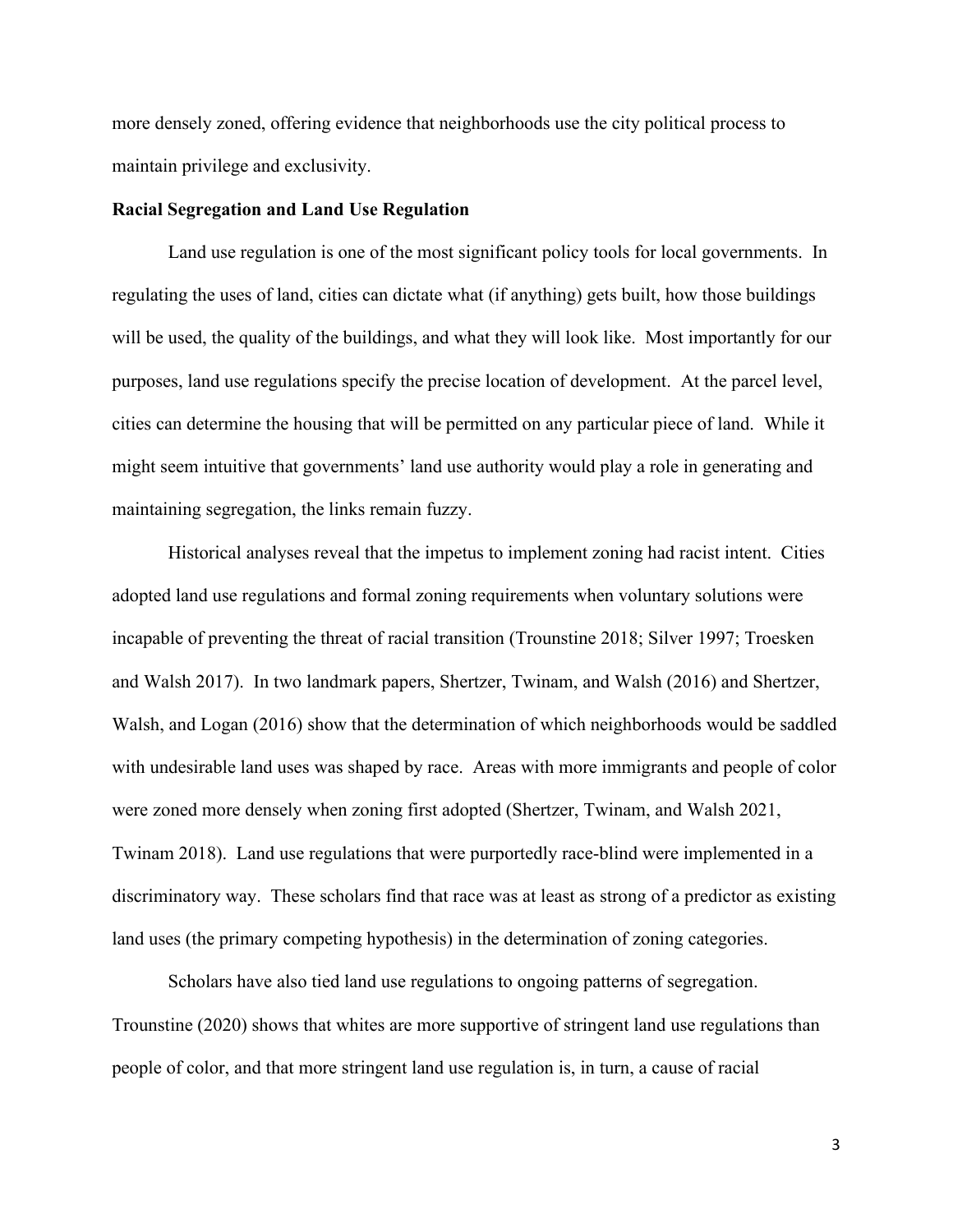segregation between cities. Pendall (2000) finds that low density zoning is associated with smaller Black and Latino populations. Rothwell (2011) reveals that anti-density regulations are associated with changes in segregation over time. Glaeser and Ward (2009) provide evidence from the Boston area that land use restrictions change the density and demographic composition of communities. However, all of these results are driven by aggregate data – for example, whole cities that have low density zoning are whiter than cities with higher density zoning. What is missing from this picture is detailed evidence at the neighborhood level that presents a tight coupling between regulations and demographics and is capable of explaining segregation patterns within cities.

Scholars have long debated the fundamental causes of residential segregation – but few have paid attention to land use. One school of thought in the segregation literature emphasizes economic differences between racial groups as a driver of segregation (Bayer, McMillan, and Reuben 2004). That is, if Black wealth and incomes are, on average, lower than white wealth and incomes, then segregation could occur because Black families may not be able to afford the same housing as white families. However, for inequality to cause residential segregation along racial lines, it must be the case that housing *affordability* and/or housing *types* are also segregated. Separating housing types has been, from its inception, one of the primary objectives of land use regulation. Another school of thought in the segregation literature emphasizes racial preferences. There is some evidence that Blacks do not want to live in majority white neighborhoods, and so sort into communities with more people of color (Ihlandfeldt and Scafidi 2001). But scholars have shown that a more important factor shaping segregation is that whites are generally unwilling to live in neighborhoods with large black populations (Madden and Ruther 2018) and are willing to pay a housing price premium to live in a segregated (white)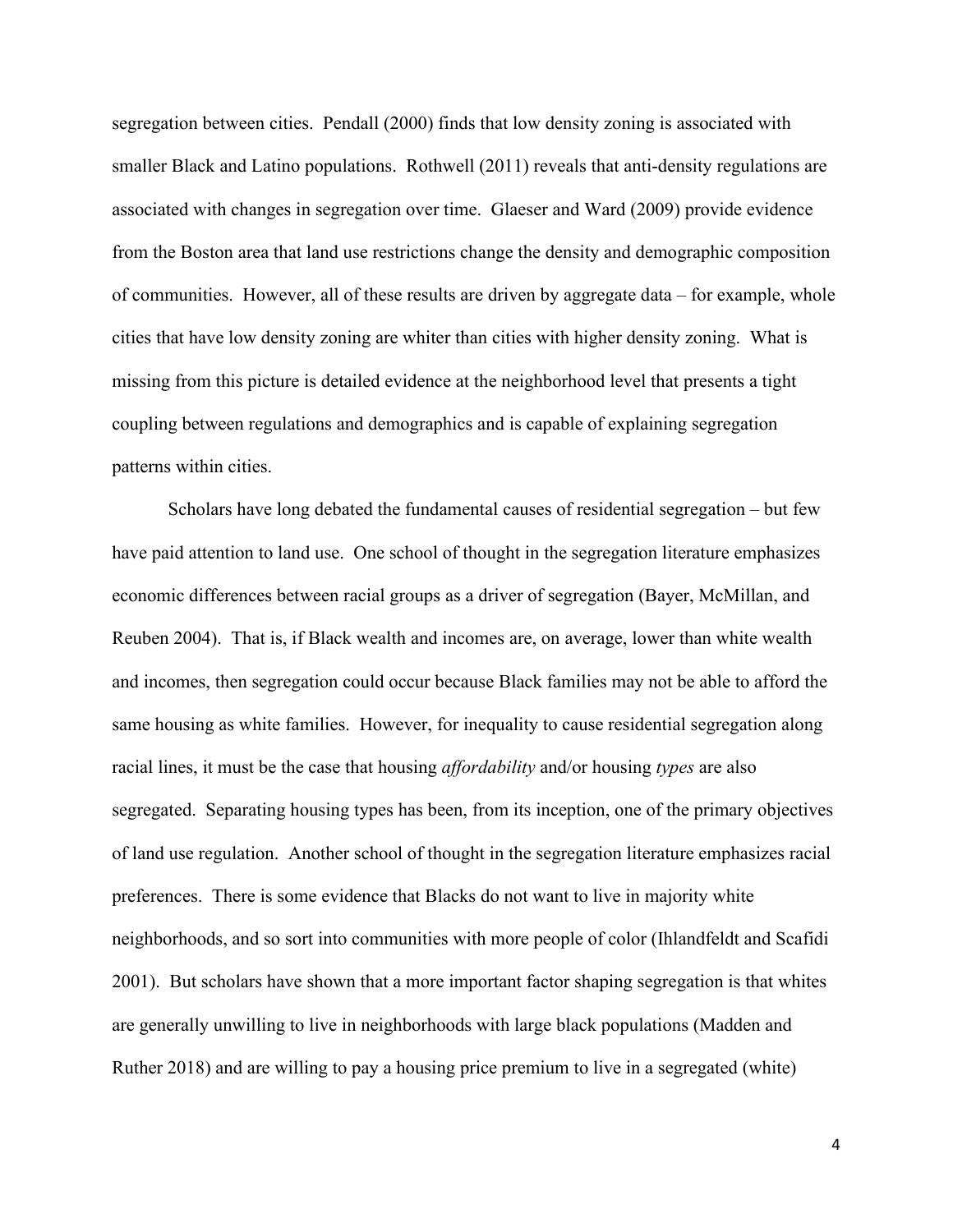community (King and Mieszkowski 1973, Cutler et al 1999). To the extent that housing values differ across neighborhoods, white willingness to pay for homogeneity will also perpetuate segregation. Once segregation patterns are established, they are very difficult to reverse. Thus, government policies that preserve existing land uses contribute to this rigidity. In short, land use regulation has the potential to create racial residential segregation by segregating housing types, segregating housing affordability, and by preventing change in the existing housing stock.

## **Segregation of Housing Types**

The segregation of housing types is predominantly achieved (in the  $21<sup>st</sup>$  century) by using land use regulations to *disallow* multi-family/high-density development in favor of detached single-family homes in certain neighborhoods, or even all neighborhoods. A brief look at any city's zoning map governing land use offers substantial evidence that land use designations segregate housing types, thereby segregating housing affordability. This serves several goals for low density neighborhoods: restricting the supply of housing, limiting congestion, reducing the possibility of free-riding/redistribution, and managing peer-effects.

Existing homeowners in a community will generally prefer to restrict development in order to "cartelize housing supply," (Ellickson 1973). By limiting the density of housing, residents who currently own houses will benefit from increased prices for their properties. The stronger the demand for housing in a community, the more lucrative restricting supply will be (Gyourko, Saiz, and Summers 2008; Saiz 2010). Land use regulation is needed to achieve these goals because individual property owners have incentives to use land in a way that may generate negative consequences for their nearby neighbors (Fischel 2001; B. W. Hamilton 1975; B. Hamilton 1976; Babcock 1966). Many different types of regulations can be used to limit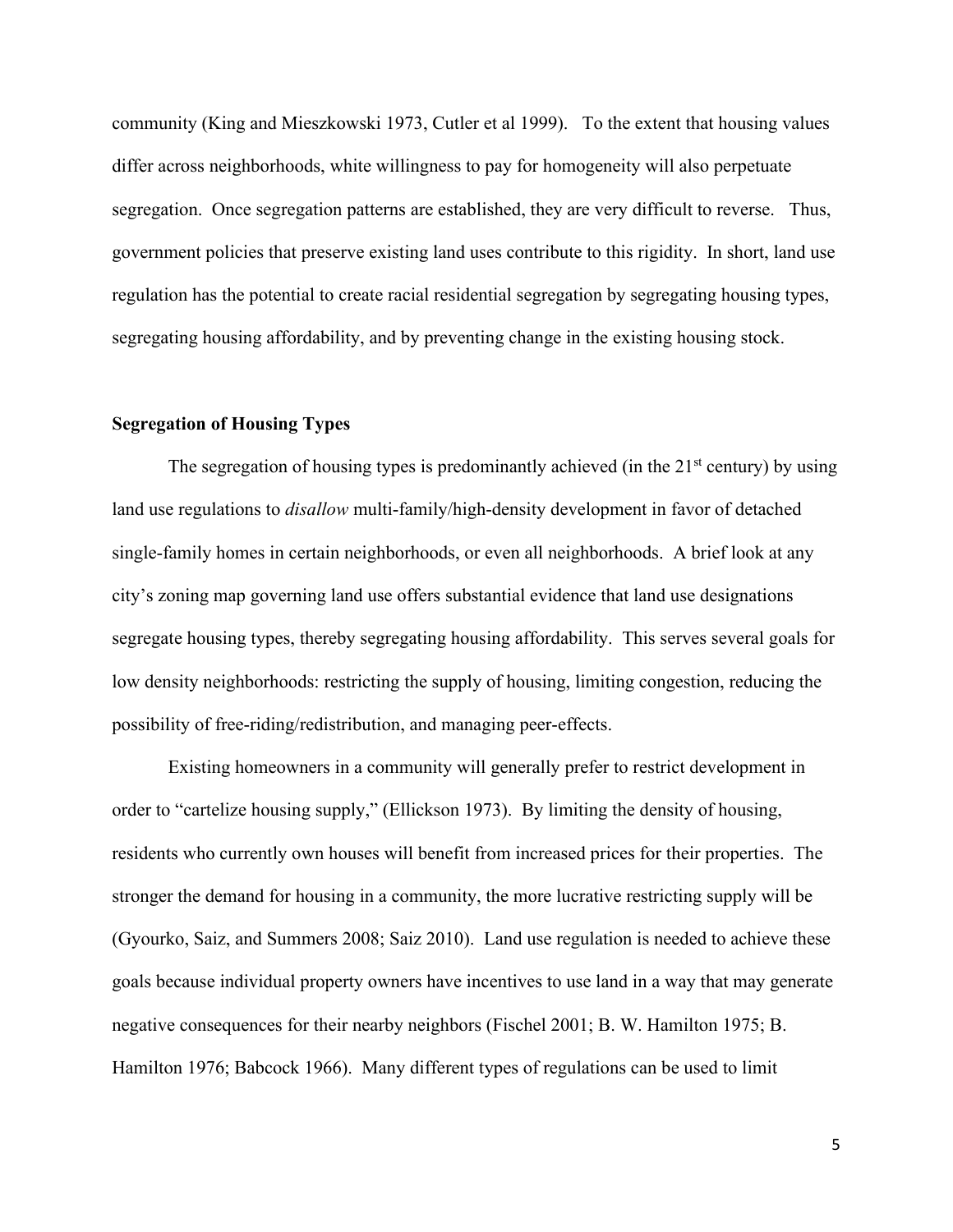housing supply – for example, banning denser housing, restricting new building, enacting growth caps, placing burdensome requirements on new development, or levying development charges. These kinds of regulations prohibit an individual property owner from undermining the collective goal of limiting supply by doing something like subdividing their lot, breaking a large home into flats, or selling their property to a developer interested in building a multifamily unit. Empirical work shows that more stringent land use regimes are associated with higher housing prices (Gyourko and Molloy 2014). Been et al (2014) and Gabbe (2019) use parcel level data to show that cities are more likely to upzone (e.g. densify) areas with more renters. Additionally, Lens and Monkkonen (2015) find that density restrictions are associated with income segregation – particularly protecting wealthy enclaves.

New development produces congestion and limiting development is frequently a goal of land use regulation. Most local public goods are not pure public goods (meaning they lack the features of non-rivalry and non-excludability). Goods that are non-rivalrous are those for which a person's consumption of the good does not infringe upon someone else's ability to consume it. A local park is non-rivalrous to a point, one family's children playing on the playground does not substantially limit other children's enjoyment of the playground. But if too many children try to use the playground, everyone's experience is lessened. Because local public goods are rivalrous, residents are likely to collectively prefer a limit to the total number of people who can access the community. As local public goods are only available to the people who buy or rent housing in the community proximate to their provision, land use regulations can prevent congestion and maintain the quality of public goods by restricting the number of families that can access housing in a community. There is some evidence in support of this supposition. Hilber and Robert-Nicoud (2013) show that areas that are in high demand feature more stringent land use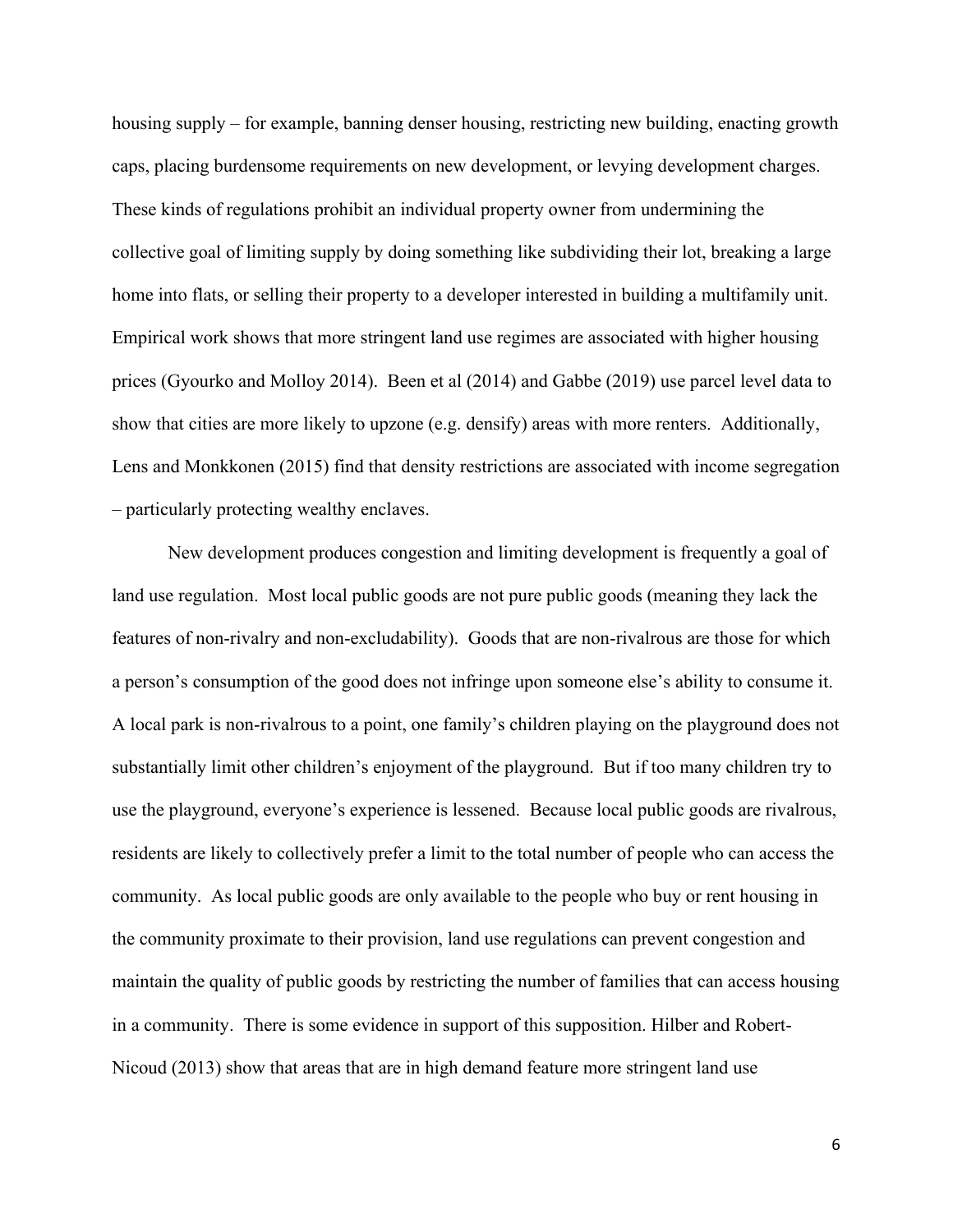regulations. High quality (uncongested) public goods are valuable directly, but they are also capitalized into the price of housing (Banzhaf 2014). In fact, Banzhaf and Magnum (2018) provide evidence that a significant portion of housing values reflects a price for accessing the community; and land use regulations can play a role in determining how many people are able to access the community by dictating housing quantity and density.

Land use regulations can also play a role in determining *which* people are able to access the community. Most local services require investments that are beyond the capacity of any individual household. Although individual residents can drill wells and operate their own septic tanks, over the long run a municipal water and sewer service is a more efficient way to provide water and waste treatment and it makes sense for residents to contribute to the local tax pool to obtain these services. But local taxes are largely derived from property; and poorer households may have an incentive to buy or rent small houses in rich communities (B. W. Hamilton 1975). Their entry into the community equates to a transfer of funds from richer households because the benefits they receive in public goods are worth more than they pay in property taxes. Thus, public goods financing becomes a redistributive transfer. Land use regulation can prevent this redistribution by requiring a minimum level of housing consumption (e.g. through minimum lot sizes, preventing small square footage homes, or prohibiting renting).

Finally, land use regulations allow communities to manage peer effects. The quality of many local public goods, like education, public health, and public safety, are affected by the characteristics of one's neighbors (Oates 1981; Schwab and Oates 1991). Even a service as mundane as code inspection will yield higher quality outcomes the fewer violators there are in a community. Similar to the case with congestion, high quality public good outcomes are valued both directly, and capitalized into the price of housing. Land use regulations are a tool that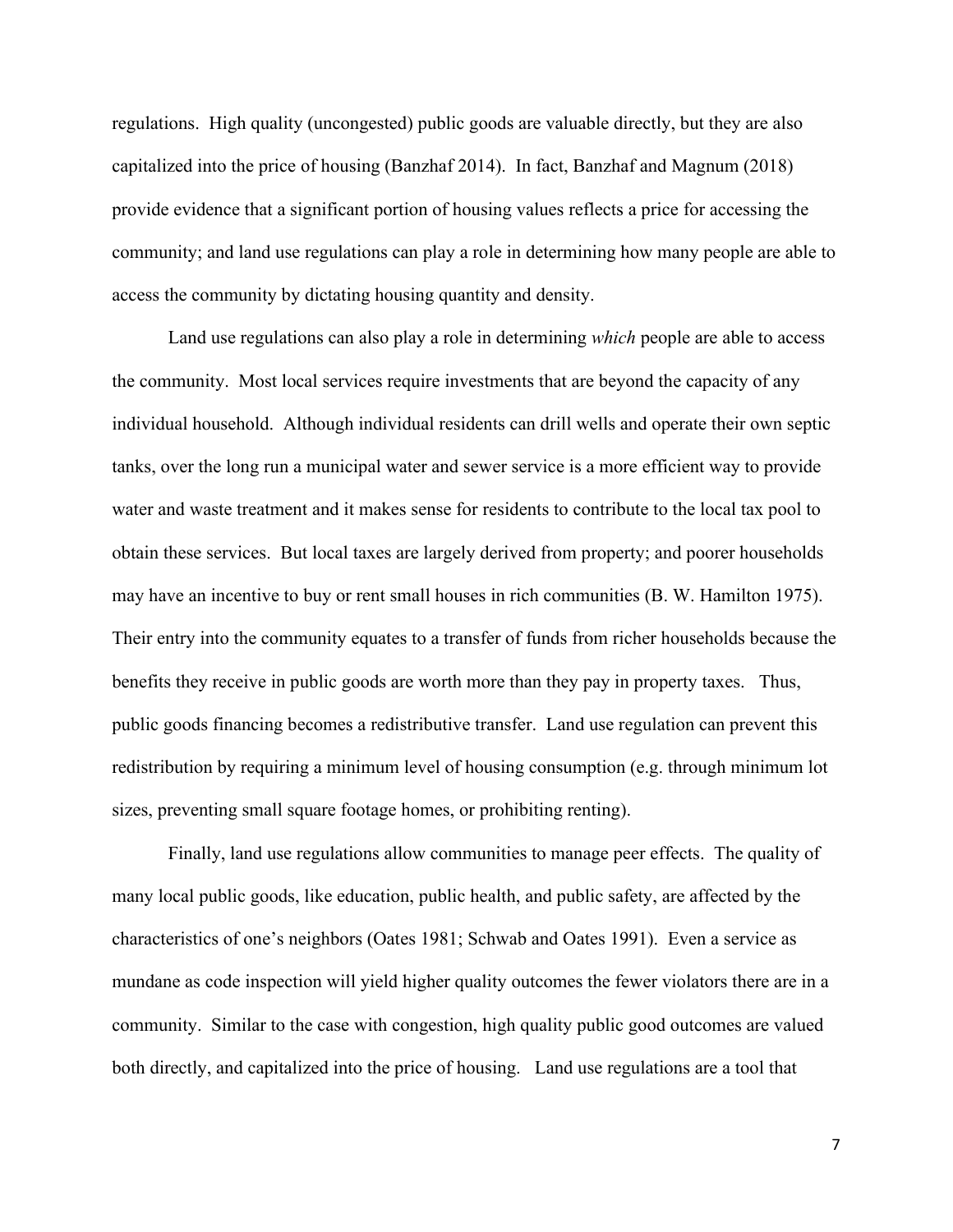communities can invoke to bar certain types of residents from their community. Without access to information about who will be a criminal, code violator, public health compromiser, or poor student, communities may attempt to ban people who they suspect will be poor quality neighbors from accessing housing in their neighborhood.

 In the early 1950s, Rose Helper interviewed Chicago real estate agents to understand opposition to racial integration. She found that most firms had policy against selling homes in white neighborhoods to black buyers because "the general public…is not willing to accept the negro as a neighbor" (p.41 Helper 1969). Summarizing her interviewees response to the question of why white residents do not want Black neighbors, Helper concludes

In sum…most white people have an unfavorable conception of Negroes. They do not want Negroes to come into their neighborhood, most of all because they fear deterioration, decline of property values and financial loss, loss of social status, crime and assault, and particularly, danger to their children through their mingling with Negro children in school and at play, and the possibility of intermarriage. Most respondents maintained that the majority of white people do not want to live in the same building or even in the same neighborhood with Negroes.

Explicit statements connecting race (or class) and neighbor quality are less common today, but similar beliefs may drive opposition to certain housing developments. Land use regulation can affect what types of people have access to a community and its public goods – such as the poor, people of color, or renters. If residents believe that people who live in highdensity housing are more likely to produce negative peer effects than people who live in lowdensity housing, they are likely to want to restrict high density housing.

In sum, there are various reasons to expect cities to segregate housing types and to preserve segregation once it is in place using their land use powers. Manville, Monkkonen, and Lens 2020 argue that the protection of single-family home neighborhoods remains a high priority for most cities. Yet, higher density housing does get built in some neighborhoods. Trounstine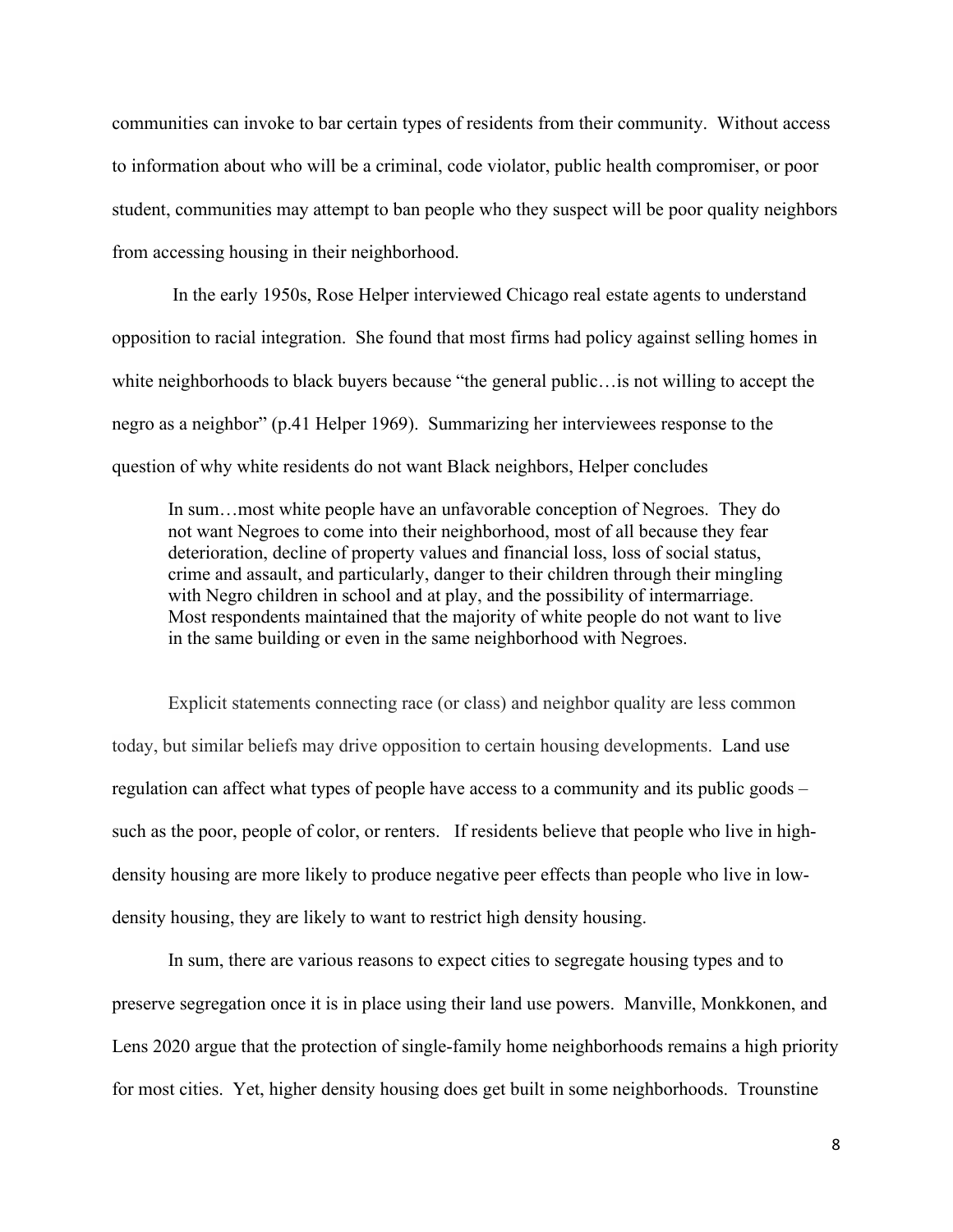(2022) reveals that *all* groups have a dis-preference for dense housing. We argue that only some neighborhoods are able to implement their ideal land use policy. Specifically, neighborhoods that are home to concentrated populations of socio-economically privileged residents should be most likely to maintain low-density zoning, and low-density zoning should, in turn, reify the demographic composition of these neighborhoods.

### **Geographic Inequality**

Political representation is geographic in nature. Elected officials are, in theory, held accountable to a set of constituents that are defined by a political boundary. Inequities in geographic representation can occur both de jure and de facto. De jure inequities arise because of the ways in which political boundaries are drawn and the ways in which electoral rules count votes. Research on de jure inequalities has investigated topics such as the consequences of malapportionment and gerrymandering, differences in the geographic distribution of voters, and vote/seat proportionality under different electoral rules (see Powell 2004 for a review). This research agenda generally assumes that all geographic areas have nominal representation in a legislature. But in federal systems, residents of different communities can also be represented by different numbers and types of elected officials. For example, while residents of Washington DC do not have representation in the House of Representatives or the Senate, they do have city council and mayoral representation. This is different from nearby Bethesda, Maryland which is an unincorporated community governed at the local level by Montgomery County officials. Given that government officials seek to ensure that policy is beneficial for the geographic community that they represent, these differences in representation could lead to inequalities in policy outcomes.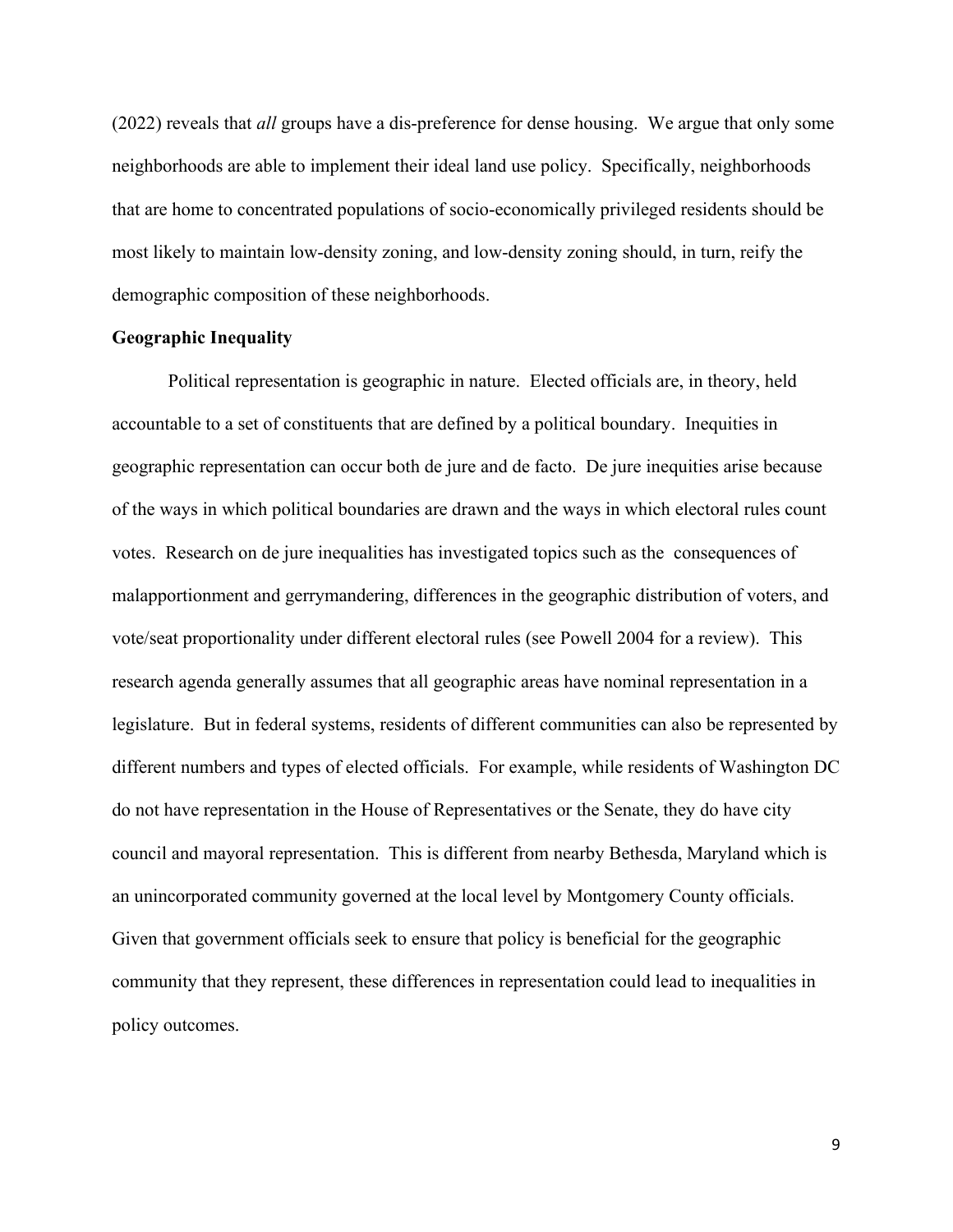Yet even communities with equivalent de jure representation may garner different representational outcomes. Not all representatives are equally effective at achieving desired policies for their constituents due to variation in skill, coalition membership, or other institutional (dis)advantages. Furthermore, as Fenno (1966) taught us so many decades ago, elected officials frequently pay particular attention to sub-constituencies, depending on their role in electoral outcomes. A significant debate exists over whether politicians focus on their core constituency or swing voters who might meaningfully contribute to victory or loss (Cox\_2007). Here we investigate another possibility: government officials may prioritize their home neighborhood in policy making even when they are officially charged with representing a broader community.

Both de jure and de facto inequalities in geographic representation can play a role in generating land use regulations that contribute to segregation. City elected officials are charged with representing the interests of the residents of their community. Importantly, these elected officials, *do not* represent people who live outside of the city's boundaries. This means that cities can and do produce land use regulations that benefit their residents at the expense of nonresidents (Monarrez and Schonholzer 2021). This is easily seen in land use regulations that increase the cost of housing in a city when demand is high. Many metro areas in the Unites States feature this dynamic: a set of small communities (e.g., suburbs) restrict development through growth caps, minimum lot sizes, etc., ensuring that people at the lower end of the income distribution will not be able to find housing in these communities. The fact that people living outside of the city lack effective political voice to compel the city to build more housing or more types of housing is a way in which de jure inequality in geographic representation contributes to segregation.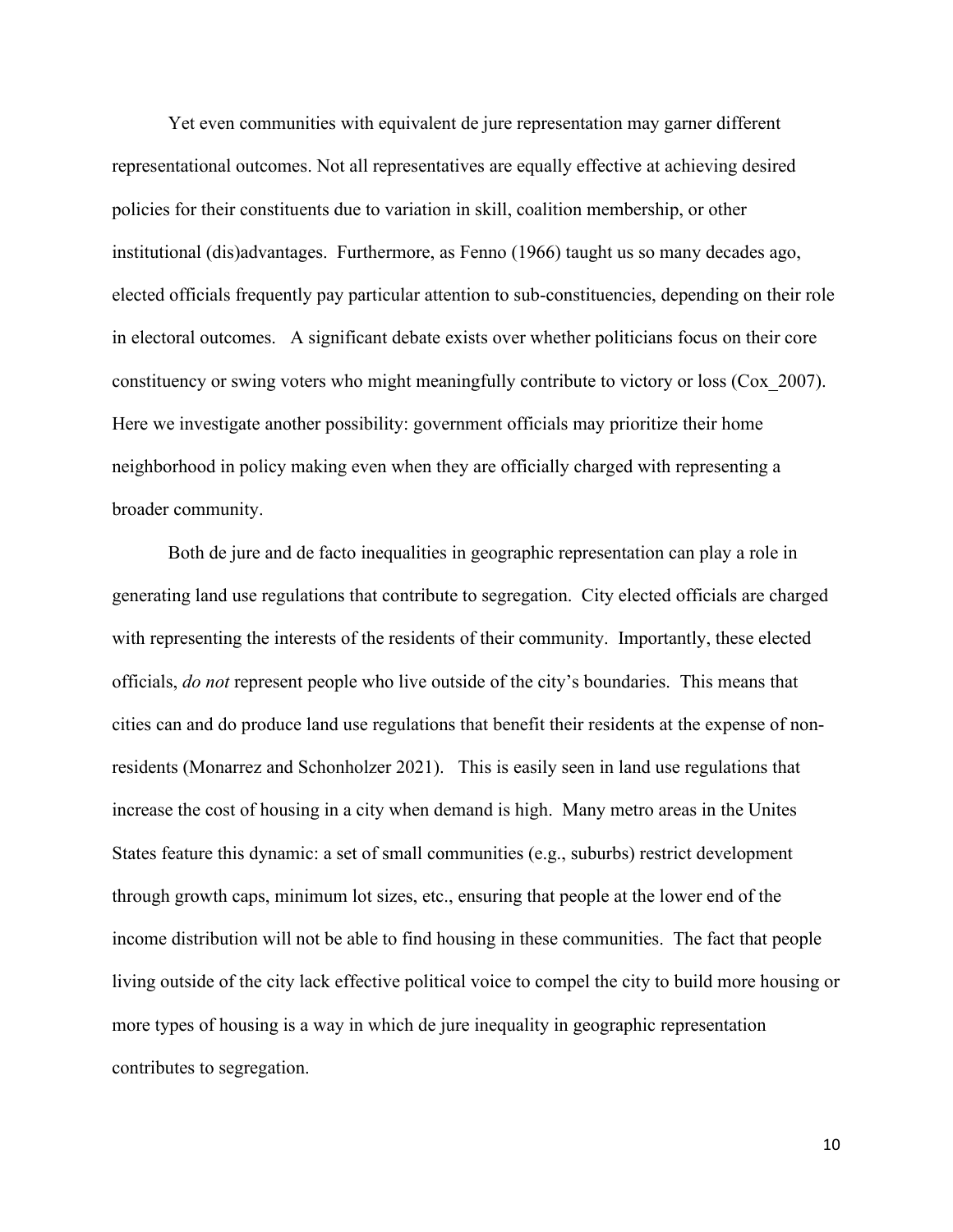De facto inequality contributes to segregation when some neighborhoods within a city are more privileged than others in city policy making. This could be a result of coalitions in the city legislature where representatives of certain neighborhoods are regularly outvoted or because some neighborhoods are neglected by government officials. Most cities in the United States have a legislature (city council) that is elected citywide instead of by district. Although these representatives are charged with protecting the interests of the whole community, they may nonetheless prioritize the preferences of some neighborhoods over others. Indeed, Hankinson and Magazinnik (2022) find that when cities change the ways in which their representatives are elected – from citywide to districts – multifamily housing is no longer disproportionately channeled into neighborhoods of color. But it is not only elected officials who make land use policy that has consequences for segregation. City planning officials can also engage in the prioritization of some neighborhoods over others (Rabin 1989). It is this type of unequal treatment that we explore here.

### **The Federal Role in Generating Segregation**

Starting in the earliest decades of the  $20<sup>th</sup>$  Century, as demographic changes wrought by industrialization and then two world wars transformed America's cities, white homeowning residents sought to bar immigrants, racial minorities, and the poor from moving into their neighborhoods. Although many whites desired residential segregation,<sup>[1](#page-10-0)</sup> it was difficult to achieve because the Supreme Court ruled racial zoning (the designation of certain neighborhoods as being inhabitable only by whites) unconstitutional in  $1917<sup>2</sup>$  $1917<sup>2</sup>$  $1917<sup>2</sup>$  Instead, white homeowners worked to cultivate racial restrictions in housing deeds (called restrictive covenants), and

<span id="page-10-0"></span><sup>&</sup>lt;sup>1</sup> In 1964 only 27% of white Americans supported general integration.

<span id="page-10-1"></span><sup>&</sup>lt;sup>2</sup> Many white neighborhoods also utilized violence to defend their borders.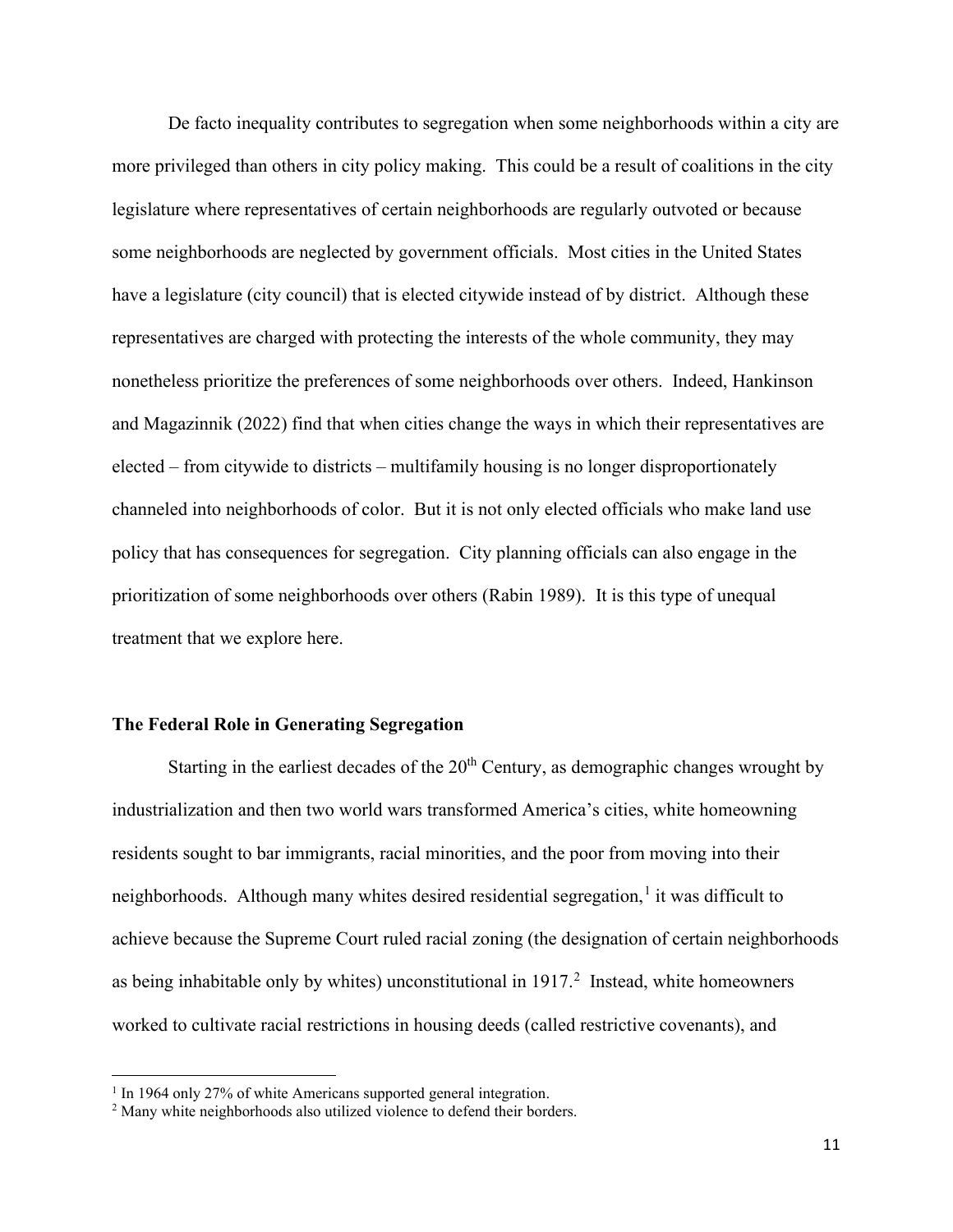pressured real estate agencies and lenders to refuse to sell to buyers of color. City governments supported these efforts by ensuring that public housing and multifamily developments were barred from white, homeowning neighborhoods.

In the years following the Great Depression the federal government's Home-Owners Loan Corporation (HOLC) purchased and refinanced mortgages that were in default, in an effort to shore up the collapsing housing market. As part of their process, HOLC produced a set of color-coded maps that described neighborhoods' credit risks. HOLC relied on local real estate and lenders to provide information on neighborhoods, thereby imprinting the weight of the federal government on local prejudices and views of worth (Shertzer et al 2021). HOLC's methodology was shaped by racist economists who promulgated the view that people of color were a threat to property values and neighborhood stability (Winling and Michney 2021). Areas with racially restrictive covenants were given the highest grade. In justifying the high rating of a neighborhood called Arlington Heights in North Berkeley, HOLC wrote "A great amount of Federal Housing money has been used in financing homes in this area. A long time loan plan, at small monthly payments attracts buyers at prices high in proportion to rental values. Zoned first residential, single family, deed restrictions prohibit Asiatics and Negroes." Similarly, extolling the virtues of West Twin Peaks in San Francisco, HOLC detailed "Property is protected by single-family deed restrictions and 'first-residential' zoning. There are no racial threats, and maintenance is of a high order." Although official discrimination in federal housing policy ended in 1968, segregation was already deeply entrenched in metropolitan America by this point.

We use HOLC's maps to represent a snapshot of exclusivity (and disadvantage) in the 1930s and 40s. If it is the case that current land use regulation is tied to this past, we should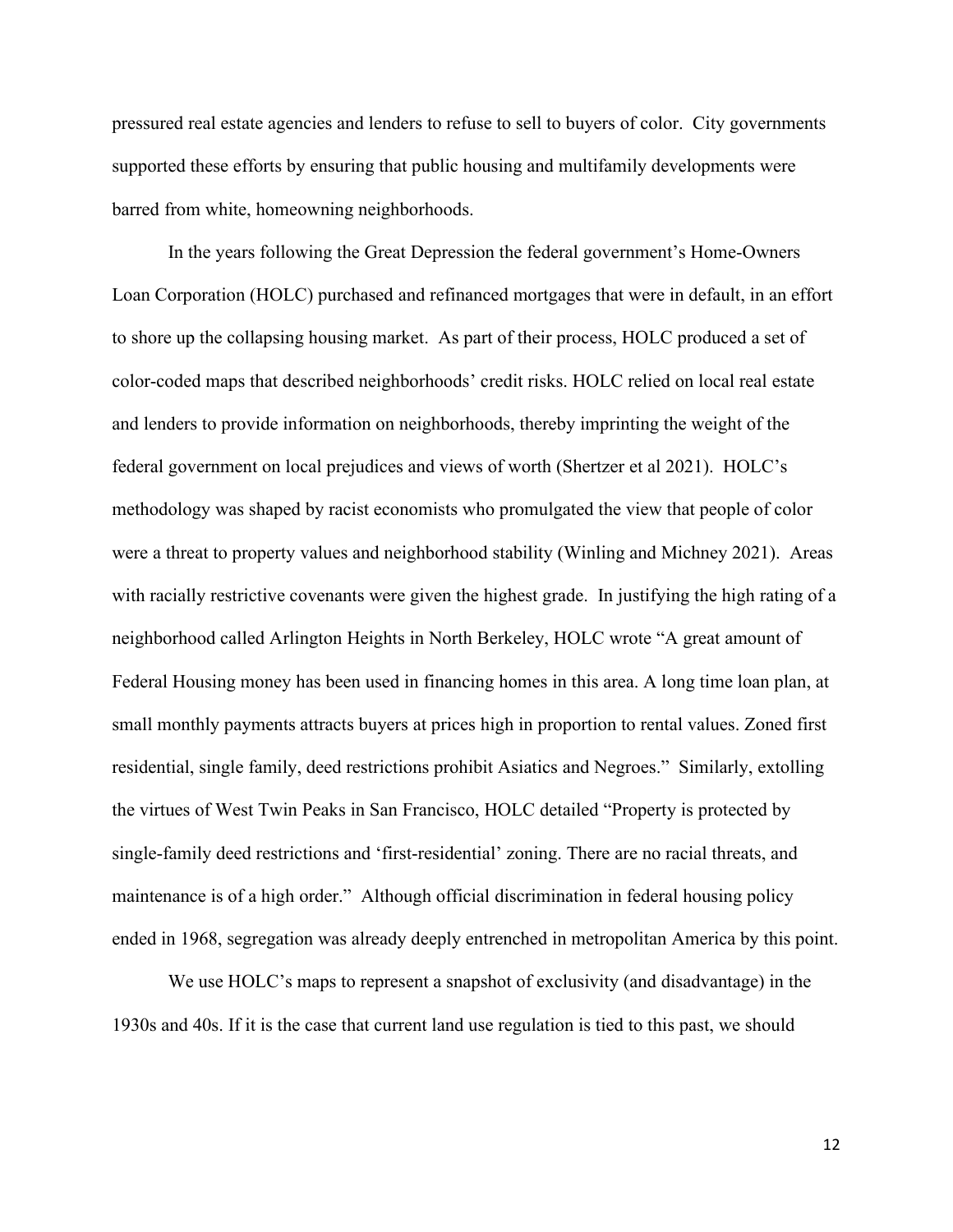expect that neighborhoods with the highest grading from HOLC would strive to defend and maintain their exclusivity today.

#### **The Long Reach of Privilege**

Through a National Science Foundation funded partnership through STIR labs with the Association of Bay Area Governments (ABAG), we were granted access to geocoded parcel level zoning information for all Bay Area communities as of 2021 (approximately 2.2 million parcels). We have three variables: a dummy indicator noting whether a parcel is zoned residential or something else, a dummy indicator noting whether a residential parcel is zoned for single-family or multi-family use, and the maximum zoned dwelling units per acre (density) for the parcel.<sup>[3](#page-12-0)</sup> These variables were current as of 2021. We used these data to build a dataset to determine 1) the relationship between historical markers of advantage and current land use designations and 2) the relationship between land use designations and current demographics.

To understand how historical markers of advantage relate to current land use, we use data from the 1940 Housing Census and the HOLC maps that were produced for Bay Area cities between 1935 and 1940. The maps were digitized and converted into shapefiles by Nelson et al (2018). The shapefiles report each neighborhood's grade as green ("Best"), blue ("Still Desirable"), yellow ("Definitely Declining") or red ("Hazardous"). We convert these grades into a score from 1-4 with higher scores denoting higher grades. The maps contain a central city (Oakland and San Francisco) and surrounding residential areas (both incorporated and unincorporated); a sort of early representation of a metro area.<sup>[4](#page-12-1)</sup> We joined these maps to the parcel level data provided by ABAG. Finally, we gathered data at the Census tract level from

<span id="page-12-0"></span><sup>&</sup>lt;sup>3</sup> These variables were encoded using each city's zoning map and general plan.

<span id="page-12-1"></span><sup>&</sup>lt;sup>4</sup> A HOLC map also exists for the San Jose area, but because the area was not tracted in 1940, we are unable to account for existing land uses in these parcels. Results including San Jose and excluding controls are available by request from the authors.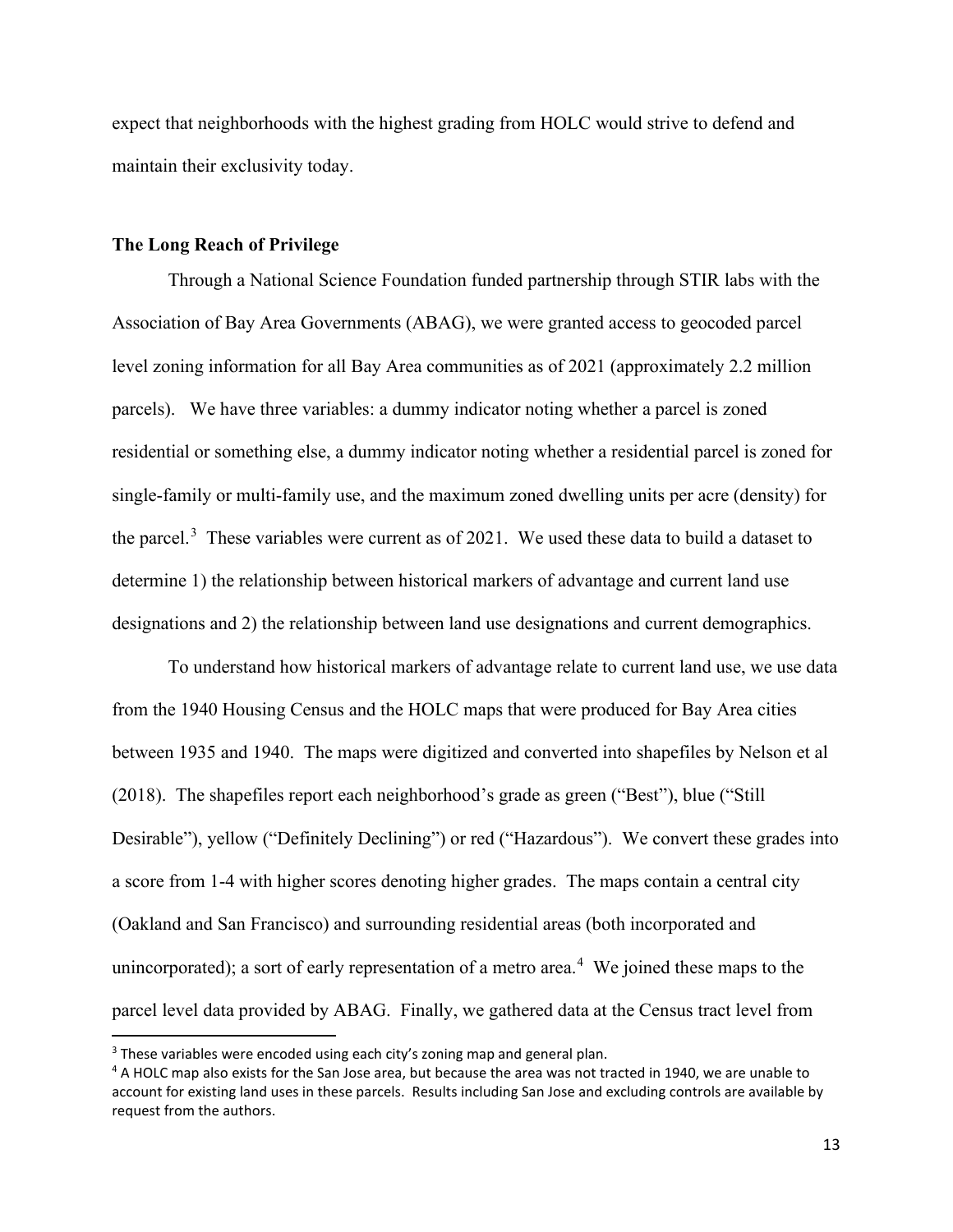the 1940 Housing Census and at the Block Group level from the 2019 American Community Survey and spatially joined these data to the parcel data as well.

For our first analysis we regress the indicator *Residential* on three markers of historical advantage: the share of the housing units that were *Single Family* in 1940, the *Median Home Value* in 1940, and the neighborhood *HOLC Grade*. We expect that better HOLC grades, more sing-family homes, and higher median values will be associated with fewer non-residential uses (industrial, commercial, etc.). Next, we regress the indicator for *Multifamily* use on the markers of historical advantage. Finally, we regress the maximum allowable residential *Density* on the markers of advantage. Because we have more neighborhoods covered by Census data than the HOLC maps, we present the results with and without the HOLC grade variable.

| Table 1: Effect of Federal HOLC Grade on Current Land Use Designations |          |                             |        |                 |                 |        |                            |                            |        |  |  |
|------------------------------------------------------------------------|----------|-----------------------------|--------|-----------------|-----------------|--------|----------------------------|----------------------------|--------|--|--|
|                                                                        |          | <b>Residential Land Use</b> |        |                 | Multifamily Use |        |                            | <b>Residential Density</b> |        |  |  |
|                                                                        | ß        | Std. Err                    | P> t   | $\beta$         | Std. Err        | P >  t | $\beta$                    | Std. Err                   | P> t   |  |  |
| % Single                                                               | 0.053    | 0.025                       | 0.032  | $-0.352$        | 0.036           | 0.000  | $-69.858$                  | 5.547                      | 0.000  |  |  |
| Family 1940                                                            |          |                             |        |                 |                 |        |                            |                            |        |  |  |
| Med Home                                                               | 0.020    | 0.003                       | 0.056  | 0.003           | 0.004           | 0.584  | $-4.852$                   | 0.832                      | 0.000  |  |  |
| Value 1940                                                             |          |                             |        |                 |                 |        |                            |                            |        |  |  |
| (thousands)                                                            |          |                             |        |                 |                 |        |                            |                            |        |  |  |
| Constant                                                               | 0.804    | 0.031                       | 0.000  | 0.510           | 0.037           | 0.000  | 88.020                     | 7.586                      | 0.000  |  |  |
| N                                                                      | 459,858  |                             |        | 423,899         |                 |        |                            | 416,110                    |        |  |  |
| $\mathbb{R}^2$                                                         | 0.044    |                             |        | 0.053           |                 |        | 0.343                      |                            |        |  |  |
|                                                                        |          |                             |        |                 |                 |        |                            |                            |        |  |  |
|                                                                        |          | Residential Land Use        |        | Multifamily Use |                 |        | <b>Residential Density</b> |                            |        |  |  |
|                                                                        | $\beta$  | Std. Err                    | P >  t | B               | Std. Err        | P >  t | $\beta$                    | Std. Err                   | P >  t |  |  |
| <b>HOLC</b> Grade                                                      | 0.017    | 0.004                       | 0.000  | $-0.044$        | 0.017           | 0.010  | $-2.543$                   | 0.674                      | 0.000  |  |  |
| % Single                                                               | $-0.023$ | 0.011                       | 0.041  | $-0.482$        | 0.041           | 0.000  | $-39.705$                  | 2.133                      | 0.000  |  |  |
| Family 1940                                                            |          |                             |        |                 |                 |        |                            |                            |        |  |  |
| Med Home                                                               | 0.003    | 0.001                       | 0.056  | $-0.021$        | 0.005           | 0.000  | 0.411                      | 0.331                      | 0.214  |  |  |
| Value 1940                                                             |          |                             |        |                 |                 |        |                            |                            |        |  |  |
| (thousands)                                                            |          |                             |        |                 |                 |        |                            |                            |        |  |  |
| Constant                                                               | 1.017    | 0.020                       | 0.000  | 0.870           | 0.035           | 0.000  | 47.823                     | 2.113                      | 0.000  |  |  |
| N                                                                      | 302,836  |                             |        | 293,363         |                 |        |                            | 292,287                    |        |  |  |
| $R^2$                                                                  | 0.012    |                             |        | 0.135           |                 |        | 0.278                      |                            |        |  |  |

OLS Regression; Robust standard errors clustered by Census Block Group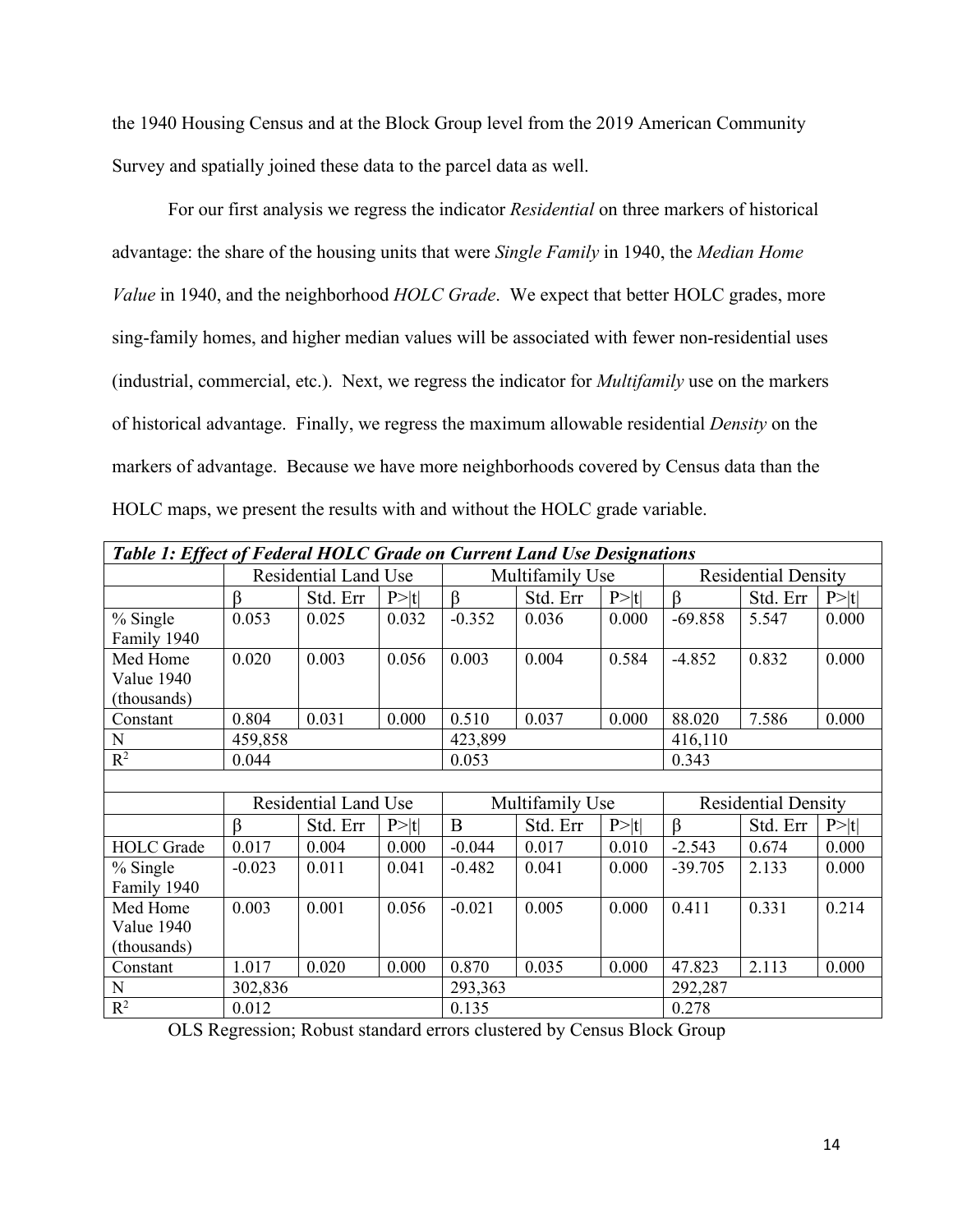Table 1 reveals that neighborhoods that were advantaged in the 1940s have different land use designations in 2021 compared to historically disadvantaged neighborhoods. These communities are more likely to be zoned for residential use, meaning that residential areas were better able to prevent conversion to industrial, commercial, and other uses over time. They are also less likely to be zoned for multifamily development. This is particularly significant given that only 1.6% of parcels are zoned with this designation. Finally, these parcels are zoned today at lower densities, with approximately two and a half fewer dwelling units per acre allowed at each HOLC grade. Given that the median max density is 12 dwelling units/acre, one additional unit is a meaningful increase. Another way to look at this is to take each parcel's size into account. Regressing *Max Capacity* (that is zoned density \* the acreage of the lot) on the HOLC grade produces a similarly powerful result. Neighborhoods with the highest HOLC grade continue to be zoned for singlefamily homes – one unit per parcel. All other HOLC grades are associated with multiunit zoning.

#### **Land Use Regulation Effects on Neighborhood Demographics**

Next, we use our two residential land use variables, *Multifamily* and *Max Density* (rescaled to run from zero to one) to predict the demographics of neighborhoods both across and within cities. We regress the block group *Percent White*, an entropy measure of *Diversity,* percent of residents that are *Renters*, percent of residents *Below Poverty,* percent of the housing that is *Single Family*, and *Median Home Values*. In Table 2, we present the regressions without fixed effects for cities, then in Table 3, we include city fixed effects. These fixed effects are important for interpretation. In Table 2 we are analyzing the correlation between land use regulation and demographics both across cities and within them. In Table 3, we are only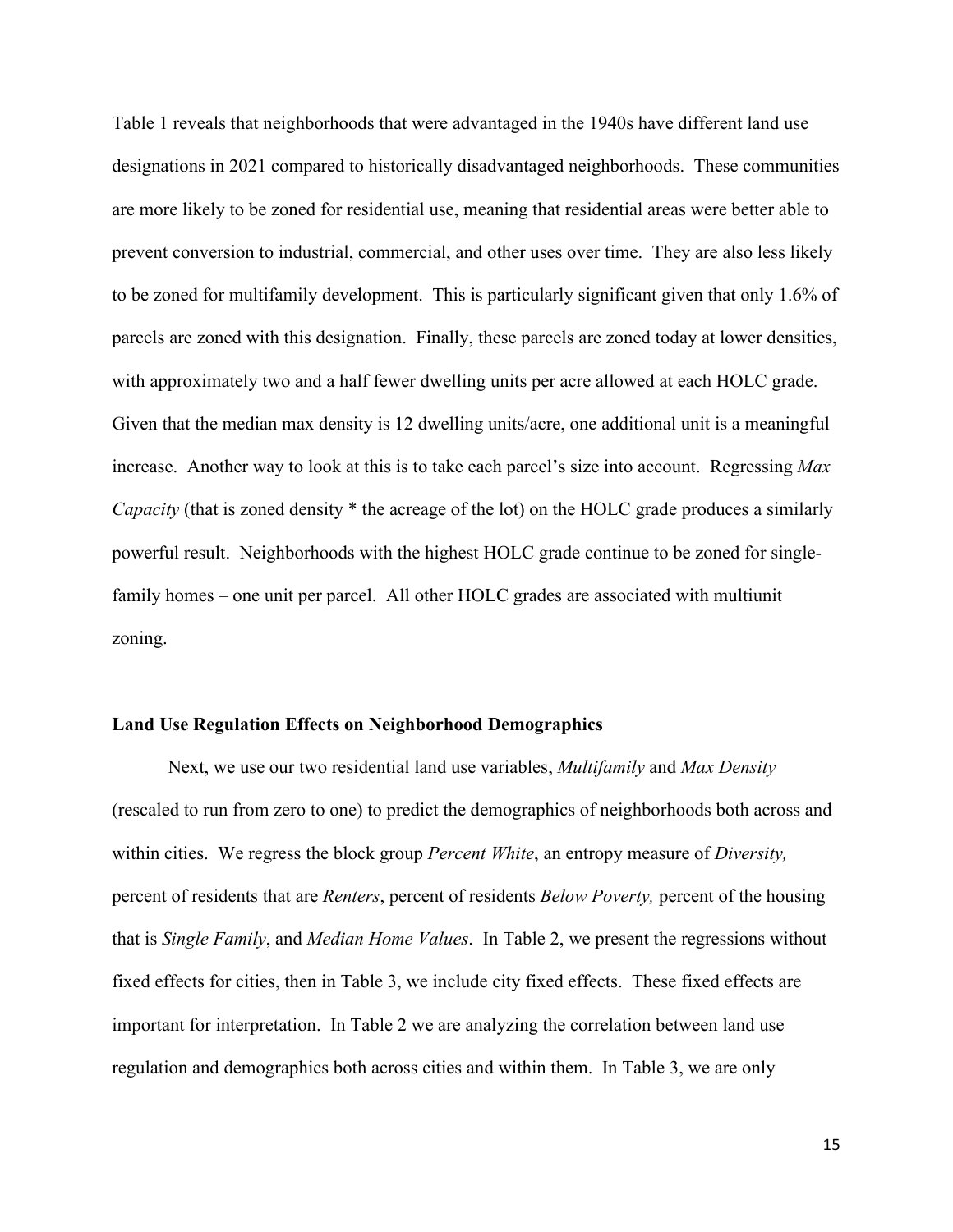analyzing the relationship *within* each city. We cluster standard errors by block group in all models.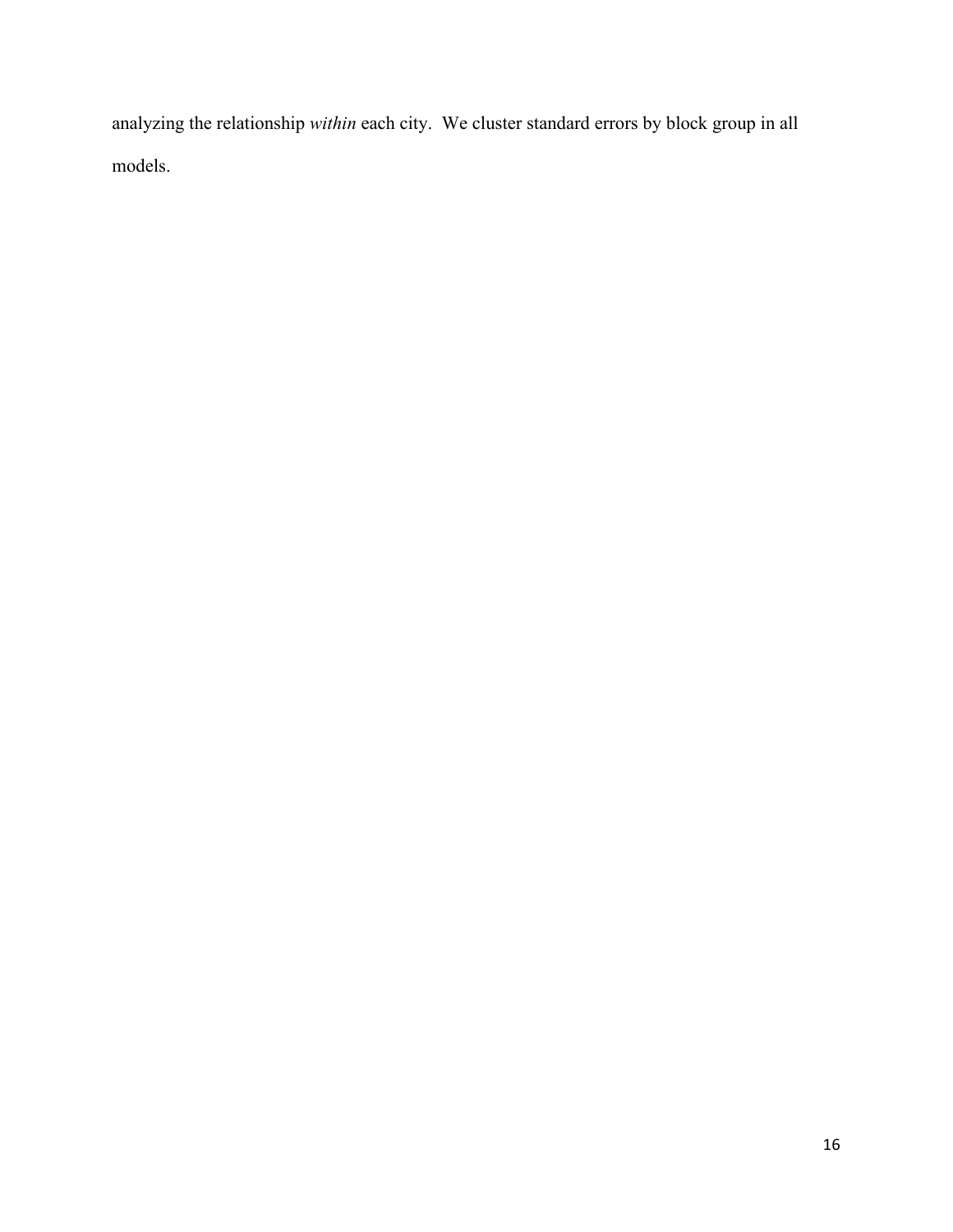| Table 2: Association between Land Use Regulation and Neighborhood Demographics |                        |         |        |                           |                  |        |           |           |        |              |         |        |
|--------------------------------------------------------------------------------|------------------------|---------|--------|---------------------------|------------------|--------|-----------|-----------|--------|--------------|---------|--------|
|                                                                                | % White                |         |        |                           | <b>Diversity</b> |        | % Renters |           |        | % in Poverty |         |        |
|                                                                                |                        | St. Err | P >  t |                           | St. Err          | P >  t |           | St. Err   | P >  t |              | St. Err | P >  t |
| Max Density                                                                    | $-0.254$               | 0.031   | 0.000  | 0.110                     | 0.037            | 0.003  | 0.444     | 0.050     | 0.000  | 0.052        | 0.012   | 0.000  |
| Multifamily                                                                    | $-0.088$               | 0.007   | 0.000  | 0.070                     | 0.009            | 0.000  | 0.099     | 0.007     | 0.000  | 0.015        | 0.002   | 0.000  |
| Constant                                                                       | 0.487                  | 0.005   | 0.000  | 1.062                     | 0.006            | 0.000  | 0.295     | 0.004     | 0.000  | 0.067        | 0.001   | 0.000  |
| N                                                                              | 1,590,427<br>1,590,543 |         |        |                           | 1,590,415        |        |           | 1,590,415 |        |              |         |        |
| $R^2$                                                                          | 0.045                  |         |        | 0.017                     |                  |        | 0.097     |           |        | 0.017        |         |        |
|                                                                                | % Single Family        |         |        | <b>Median Home Values</b> |                  |        |           |           |        |              |         |        |
|                                                                                |                        | St. Err | P >  t |                           | St. Err          | P >  t |           |           |        |              |         |        |
| Max Density                                                                    | $-0.932$               | 0.061   | 0.000  | \$85,834                  | 64,059           | 0.180  |           |           |        |              |         |        |
| Multifamily                                                                    | $-0.150$               | 0.010   | 0.000  | $- $73,081$               | 13,037           | 0.000  |           |           |        |              |         |        |
| Constant                                                                       | 0.752                  | 0.005   | 0.000  | \$949,747                 | 10,254           | 0.000  |           |           |        |              |         |        |
| N                                                                              | 1,590,415<br>1,567,240 |         |        |                           |                  |        |           |           |        |              |         |        |
| $R^2$                                                                          | 0.182                  |         |        | 0.005                     |                  |        |           |           |        |              |         |        |

Standard errors clustered by Census block group

| Table 3: Association between Land Use Regulation and Neighborhood Demographics Within Cities |                 |         |                  |                           |           |        |           |              |       |           |         |        |  |
|----------------------------------------------------------------------------------------------|-----------------|---------|------------------|---------------------------|-----------|--------|-----------|--------------|-------|-----------|---------|--------|--|
|                                                                                              | % White         |         | <b>Diversity</b> |                           | % Renters |        |           | % in Poverty |       |           |         |        |  |
|                                                                                              |                 | St. Err | P >  t           |                           | St. Err   | P >  t |           | St. Err      | P> t  |           | St. Err | P >  t |  |
| Max Density                                                                                  | $-0.086$        | 0.028   | 0.002            | 0.085                     | 0.035     | 0.015  | 0.412     | 0.042        | 0.000 | 0.063     | 0.013   | 0.000  |  |
| Multifamily                                                                                  | $-0.023$        | 0.007   | 0.000            | 0.047                     | 0.007     | 0.000  | 0.178     | 0.007        | 0.000 | 0.022     | 0.002   | 0.000  |  |
| Constant                                                                                     | 0.457           | 0.022   | 0.000            | 1.253                     | 0.031     | 0.000  | 0.367     | 0.037        | 0.000 | 0.051     | 0.007   | 0.000  |  |
| N                                                                                            | 1,590,427       |         | 1,590,543        |                           |           |        | 1,590,415 |              |       | 1,590,415 |         |        |  |
| $R^2$                                                                                        | 0.506           |         |                  | 0.398                     |           |        |           | 0.287        |       |           | 0.163   |        |  |
|                                                                                              | % Single Family |         |                  | <b>Median Home Values</b> |           |        |           |              |       |           |         |        |  |
|                                                                                              | R               | St. Err | P >  t           |                           | St. Err   | P >  t |           |              |       |           |         |        |  |
| Max Density                                                                                  | $-0.744$        | 0.045   | 0.000            | $-$ \$246,500             | 64,748    | 0.000  |           |              |       |           |         |        |  |
| Multifamily                                                                                  | $-0.267$        | 0.008   | 0.000            | $-$ \$57,435              | 9,978     | 0.000  |           |              |       |           |         |        |  |
| Constant                                                                                     | 0.593           | 0.043   | 0.000            | \$908,224                 | 29,202    | 0.000  |           |              |       |           |         |        |  |
| N                                                                                            | 1,590,415       |         | 1,567,240        |                           |           |        |           |              |       |           |         |        |  |
| $R^2$                                                                                        | 0.447           |         |                  | 0.664                     |           |        |           |              |       |           |         |        |  |

Fixed effects for jurisdictions included, but not presented; standard errors clustered by Census block group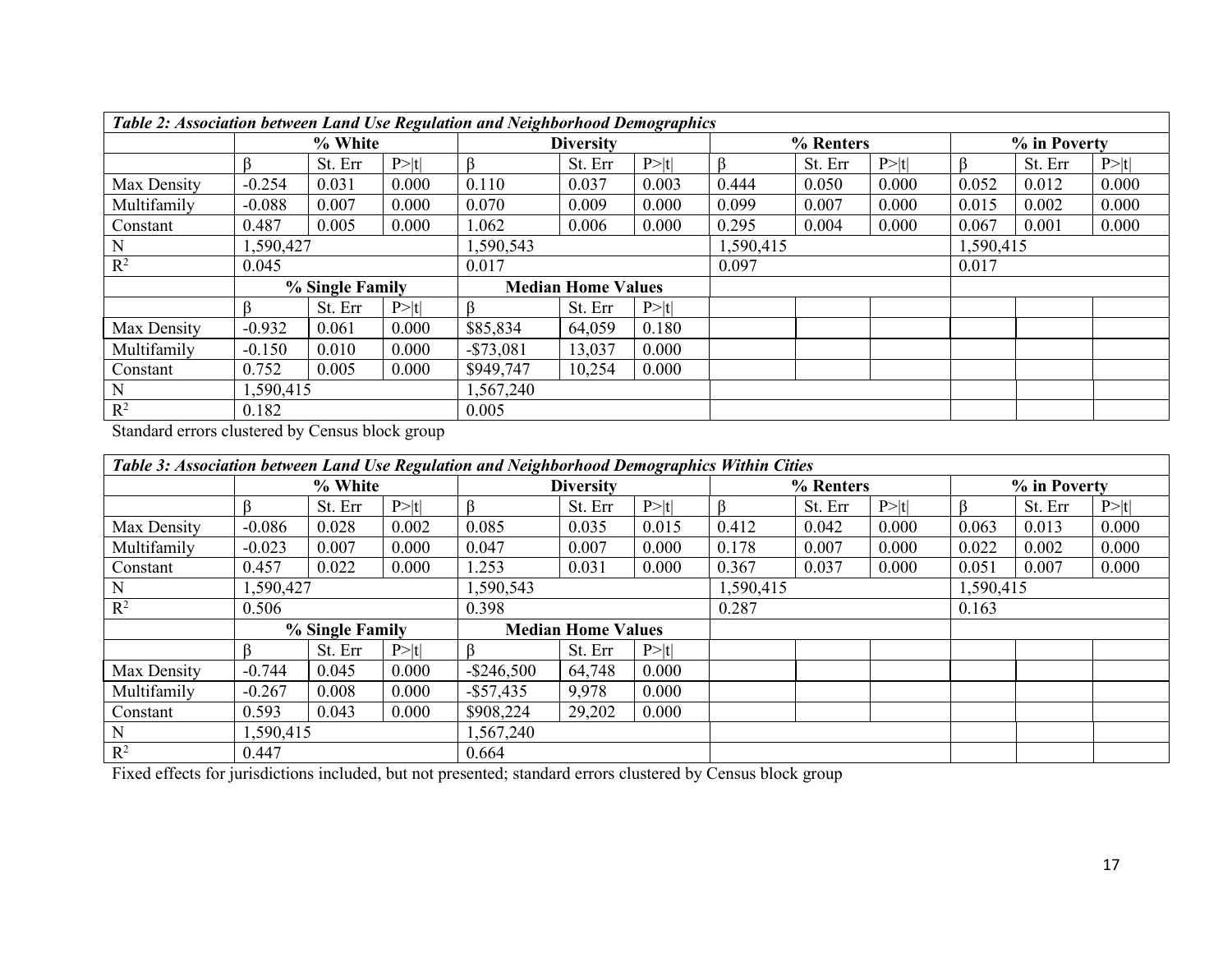Tables 2 and 3 shows that higher zoned density and multifamily designations are associated with more diversity and fewer white residents, more renters and more residents living below the poverty line. These regulations are also associated with less single-family housing and lower median home values. In short, parcel level land use regulations are HIGHLY correlated with neighborhood demographics both within cities and across them. In the aggregate then, cities that apply different development standards to different parcels should have both segregated housing types and segregated populations. In the next section we show that this is indeed the case – zoning segregation is correlated with racial segregation within cities.

## **Aggregate Correlation between Zoning Segregation and Demographic Segregation**

To evaluate the relationship between zoning segregation and demographic segregation, we build measures of segregation using the parcel level data described in the previous sections. Our main independent variable is a measure of the degree to which neighborhoods that are zoned for multifamily homes are spatially separated from neighborhoods that are zoned for single family homes. We calculate this measure between neighborhoods within each city using Thiel's *H* Index.

Theil's *H* measures the difference between the housing type zoning at the city level and the weighted average mix of housing type zoning of individual neighborhoods. The measure of housing type mix for each neighborhood and the city as a whole are influenced by the relative number parcels zoned for each type of housing, while the overall index is influenced by the relative size of each neighborhood, giving more weight to larger than to smaller places.

Theil's *H* Index is built from Theil's entropy score which is a measure of the mix of residential zoning types for a given geography.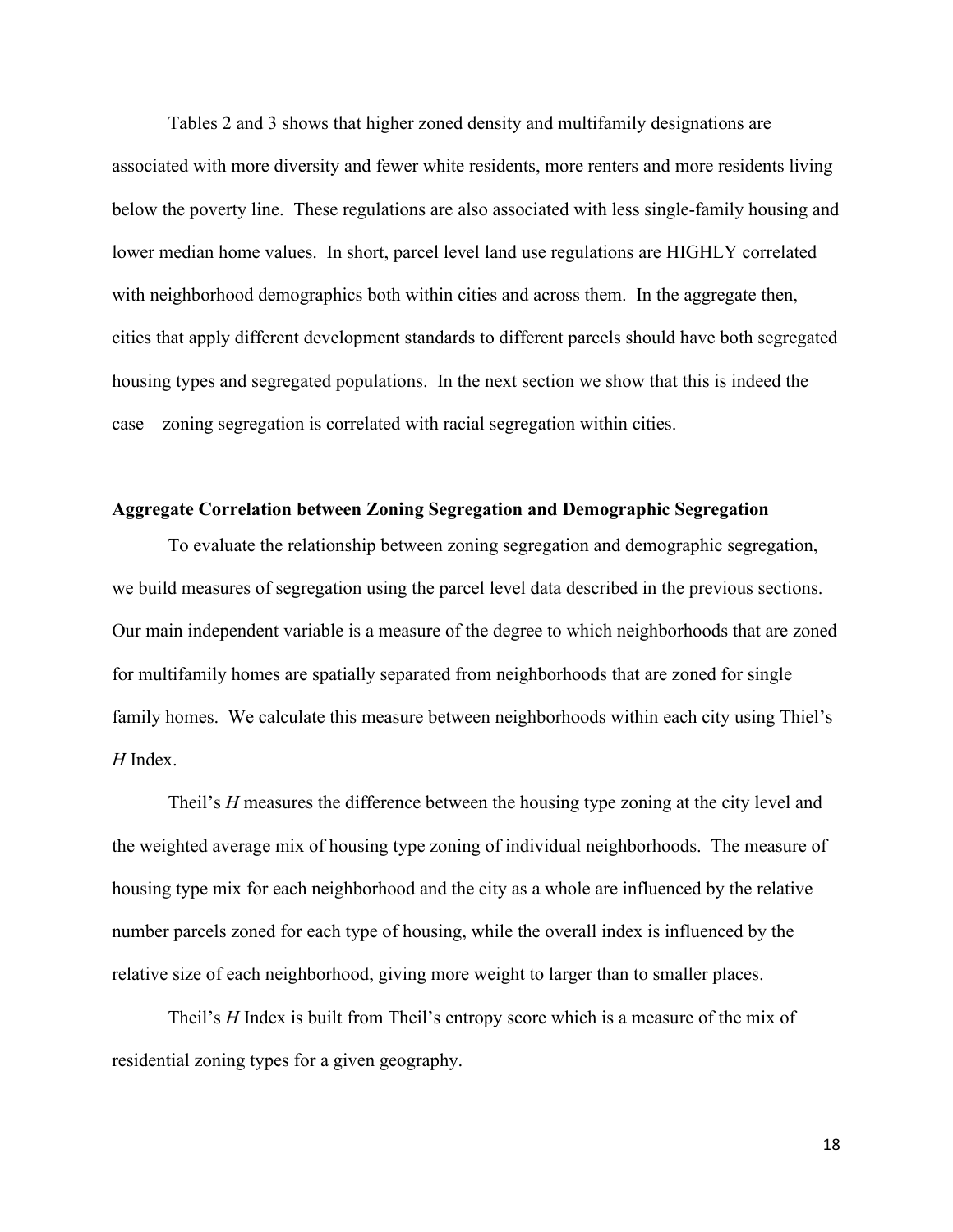$$
E = \sum_{t=1}^{T} (\pi_t) \ln \frac{1}{\pi_t}
$$

where  $\pi_t$  represents the proportion of parcels that are of residential zoning type *t*. The higher the entropy score, the more diverse an area is with respect to residential zoning types.<sup>[5](#page-18-0)</sup> The score ranges between 0 and the natural log of the total number of types *T*. It is maximized when zoning types are evenly distributed across parcels.

$$
\pi_t = \frac{1}{T} \text{ for all } t
$$

Entropy is calculated for each neighborhood individually and for the city as a whole. It would be possible to analyze the distribution of many different housing types – but our data only include information on two basic types (single-family and multi-family zoning).

The *H* Index measures the degree to which the mix of residential zoning types in each neighborhood differs from the mix of residential zoning types in the city as a whole.

$$
H = \sum_{n=1}^{N} \frac{U_n}{U_c} \left( \frac{E_c - E_n}{E_c} \right)
$$

Where *U* represents total parcels in neighborhood *n* or city *c* and E is the entropy of *n* or *c. H* varies between 0, where all neighborhoods have the same composition as the entire city, and 1 where all neighborhoods contain only one housing type. We have one observation for each city

The *H* Index for *Multifamily Zoning Segregation* serves as our main independent variable. We calculate a similar index for our dependent variables, *Race* and *Class Segregation*. In the case of race segregation, the groups used to calculate entropy are white residents and nonwhite residents. For class segregation, we use the share of individuals earning less than 50% of

<span id="page-18-0"></span><sup>&</sup>lt;sup>5</sup> Where any housing type is equal to 0, the natural log is set to zero, as is the convention in the literature (Iceland 2004).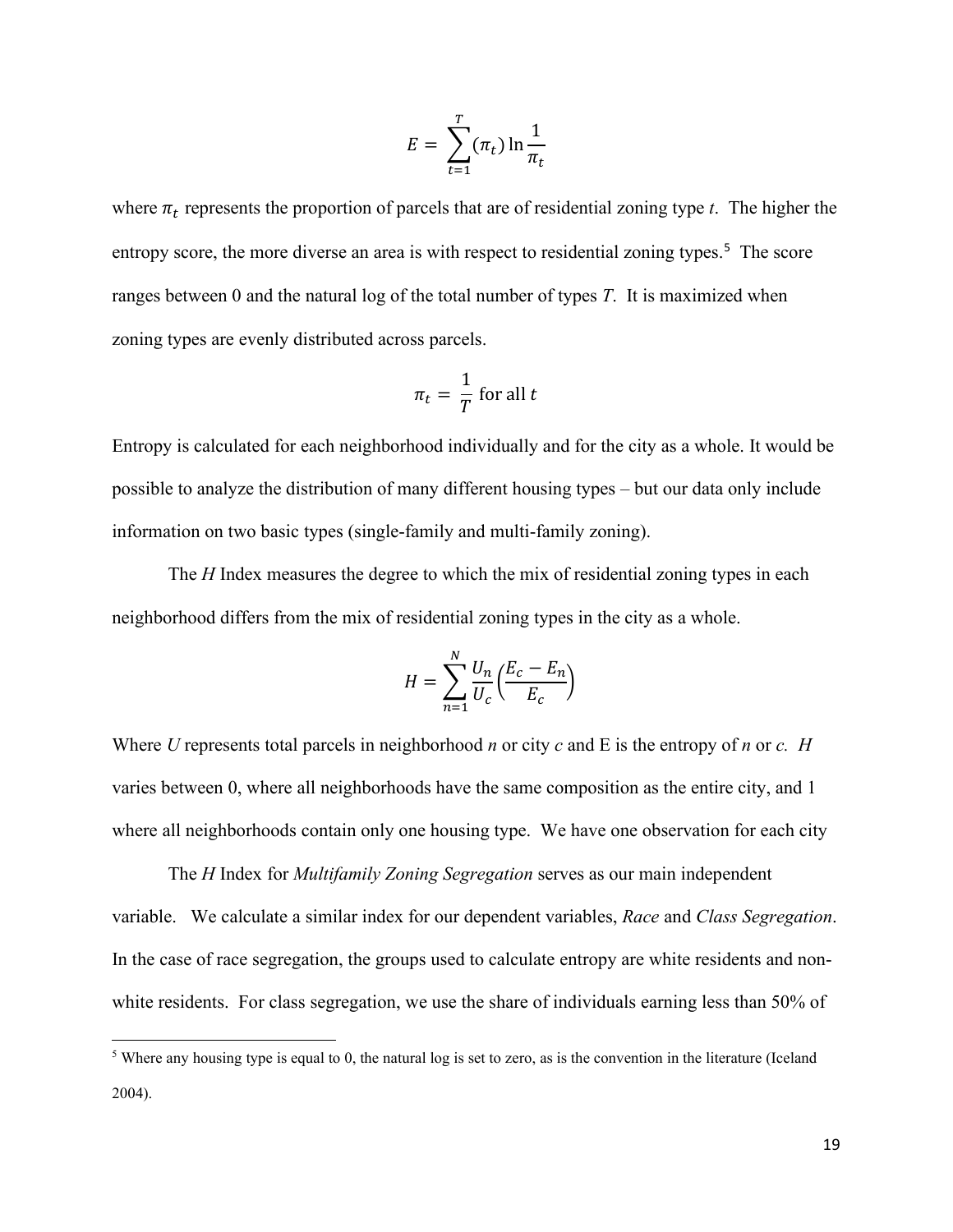the area median income (AMI), those earning 50-80% of the AMI, those earning 80-120% of the AMI and those earning above 120% of the AMI. $<sup>6</sup>$  $<sup>6</sup>$  $<sup>6</sup>$  In each analysis we control for the share of</sup> the city population that is white, the share of the population in each income group, and the share of housing units that are single family. Table 3 presents the results.

| Table 5: Multifamily Zoning Segregation Predicts Class and Kace Segregation |          |                    |        |          |                    |        |  |  |  |
|-----------------------------------------------------------------------------|----------|--------------------|--------|----------|--------------------|--------|--|--|--|
|                                                                             |          | Income Segregation |        |          | Racial Segregation |        |  |  |  |
| Variable                                                                    |          | Std. Err           | P >  t |          | Std. Err           | P >  t |  |  |  |
| Multifamily Zoning Segregation                                              | 0.075    | 0.016              | 0.000  | 0.087    | 0.025              | 0.001  |  |  |  |
| % White                                                                     | $-0.001$ | 0.019              | 0.944  | 0.028    | 0.030              | 0.347  |  |  |  |
| % Single family Homes                                                       | $-0.000$ | 0.000              | 0.989  | 0.000    | 0.000              | 0.445  |  |  |  |
| $\% < 50\%$ AMI                                                             | 0.130    | 0.045              | 0.005  | 0.189    | 0.072              | 0.010  |  |  |  |
| % 50-80% AMI                                                                | $-0.095$ | 0.087              | 0.277  | 0.133    | 0.140              | 0.343  |  |  |  |
| % 80-120% AMI                                                               | $-0.047$ | 0.091              | 0.616  | $-0.136$ | 0.146              | 0.355  |  |  |  |
| Constant                                                                    | 0.052    | 0.023              | 0.024  | $-0.008$ | 0.036              | 0.830  |  |  |  |
| N                                                                           | 108      |                    |        | 108      |                    |        |  |  |  |
| $R^2$                                                                       | 0.336    |                    |        | 0.258    |                    |        |  |  |  |

*Table 3: Multifamily Zoning Segregation Predicts Class and Race Segregation* 

Note: OLS regressions

 Table 3 reveals that segregating the type of housing across neighborhoods is positively associated with segregation along race and class lines. When some neighborhoods are zoned for multifamily housing while others remain zoned only for single-family homes, we are more likely to see the segregation of income groups and the separation of people of color from white residents.

Yet, we still do not know *how* these regulations get put into place. Been (1994) argues

that correlations between land use and socioeconomic characteristics may be produced by market

<span id="page-19-0"></span><sup>6</sup> These data are from the U.S. Department of Housing and Urban Development, Comprehensive Housing Affordability Strategy Data, 2014-2018, Table 7. Income groups are based on HUD calculations for Area Median Income (AMI). HUD calculates the AMI for different metropolitan areas, and the nine county Bay Area includes the following metropolitan areas: Napa Metro Area (Napa County), Oakland-Fremont Metro Area (Alameda and Contra Costa Counties), San Francisco Metro Area (Marin, San Francisco, and San Mateo Counties), San Jose-Sunnyvale-Santa Clara Metro Area (Santa Clara County), Santa Rosa Metro Area (Sonoma County), and Vallejo-Fairfield Metro Area (Solano County). The AMI levels in this table are based on the HUD metro area where this jurisdiction is located.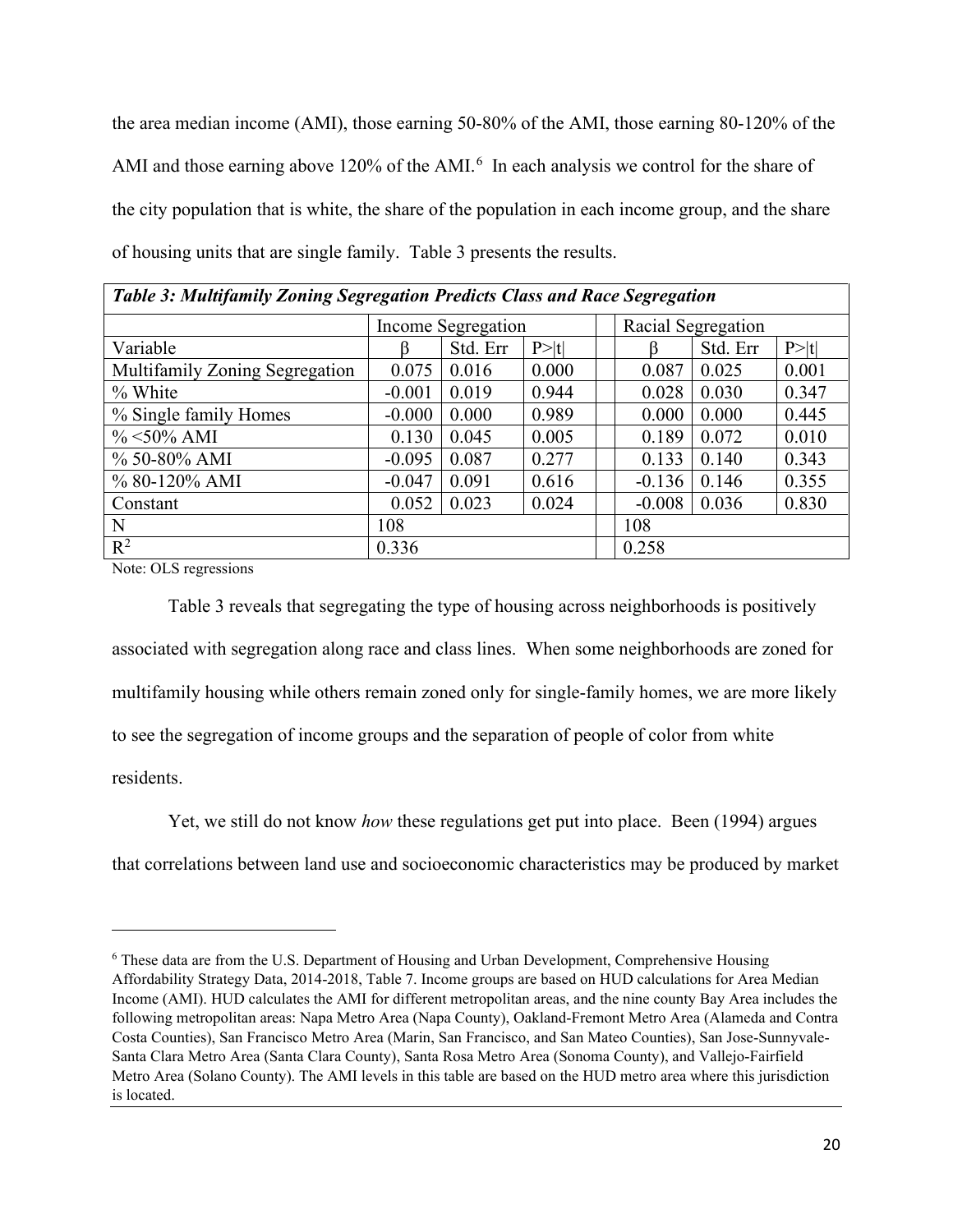forces, even if there was no disproportionality in the siting of the land use. So, in our final section, we turn to an analysis of representation in land use decision making.

#### **Representation and Land Use Decisions**

The previous sections demonstrated that current land use regulations are related to historical demarcations of worth and that land use regulations are associated with the demographics of neighborhoods. Yet, the regulations governing development are only one piece of the puzzle. Even if a particular development is allowed "by-right" there may be many layers of approval and negotiation required for building to commence. As Elmendorf explains "The actual intensity of land-use regulation in a world of discretionary permitting is a function not just of the rules that exist on paper; rather, it is the interactive product of rules, interest groups, and the preferences of local administrators." (p88, 2019)

According to Anzia (2020), the most influential forces in the politics of land use regulation are Chambers of Commerce, developers, and homeowners. She finds that homeowner opposition to development can slow the development process and that active Chambers of Commerce create a more development-friendly environment. Additionally, she provides evidence that cities with a higher share of homeowners permit fewer multifamily housing units. But we know very little about how these players affect the politics and policy making of land use. Folke et al (2021) analyze a rich dataset including the addresses of all local officials in Sweden. They show that elected officials live in relatively socio-economically advantaged neighborhoods and find that fewer building permits for multifamily homes and fewer proposals to close schools are made where majority party representatives live. Yet, this clear partisan story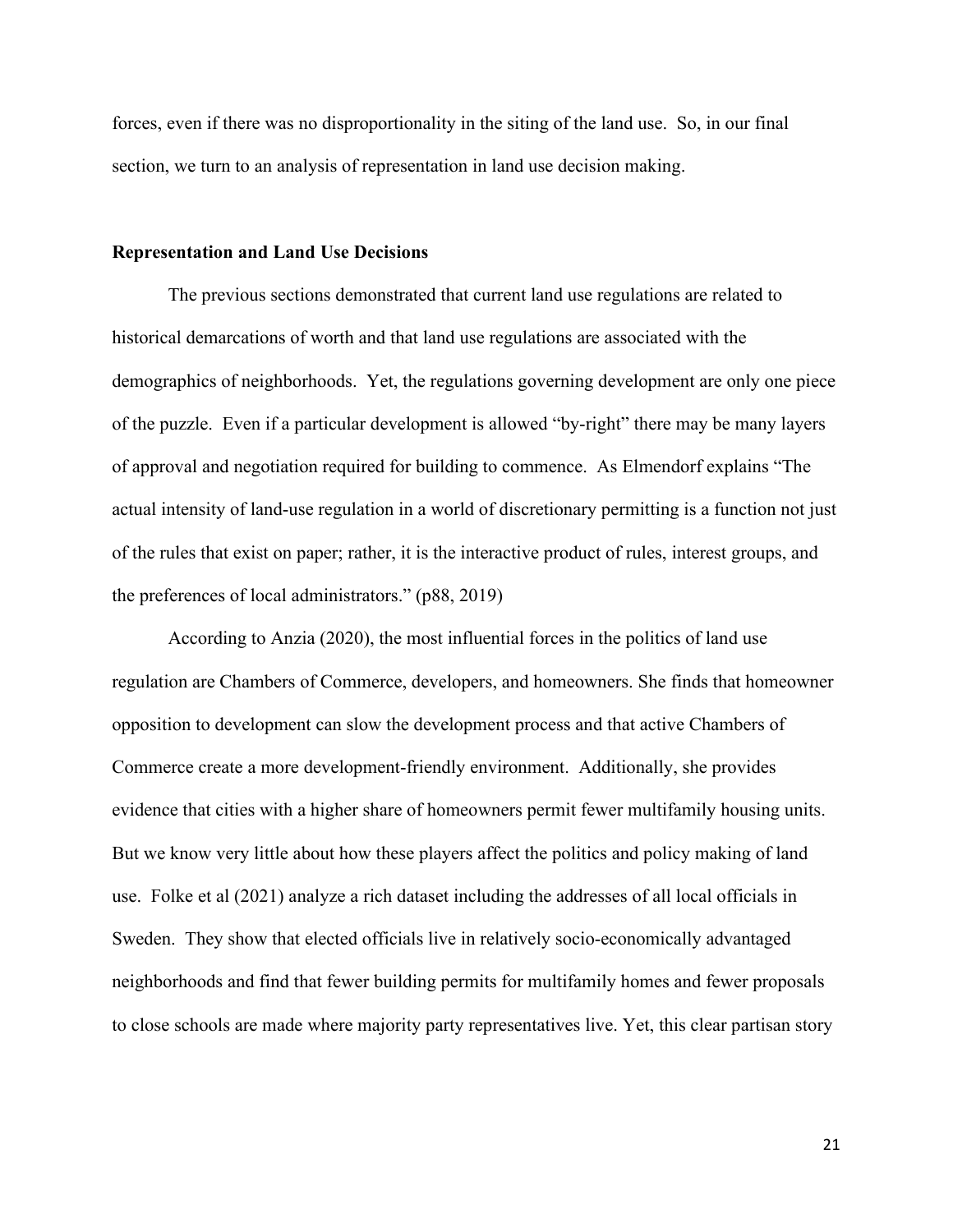does not translate well in the United States because local politics are generally either nonpartisan or overwhelmingly dominated by a single party.

In US cities, and particularly in the Bay Area, planning commissions play a key role in maintaining development standards. City planning commissions emerged as a standard part of city planning processes in the early 1900s. Typically, comprised of members appointed by the city council, the planning commission sits apart from the bureaucratic planning department and the city's elected body. According to Burnham (1992), proponents of early planning commission establishment sought to create a government body that was occupied with neither the creation of policy (the legislative branch) nor its administration (the executive branch). Instead, these commissioners would take a comprehensive view of the present and future development needs of the city. In other words, they would plan. In California, planning commissions are governed by state statutes that specify that they will review and act on matters related to planning and development.<sup>[7](#page-21-0)</sup>

Planning commissions often have a significant amount of power in the development process. For instance, in 90% of Bay Area cities, planning commission approval is required for any conditional use permit. Conditional use permits are required for any development that is not allowed as a matter of right within a zoning district. For instance, some neighborhoods allow single family home development by-right, but will allow attached housing (like duplexes) by conditional use permit. Applications for conditional use permits are considered at a public hearing held by the planning commission. These hearings offer the public an opportunity to voice their opinion about development that is under consideration.

Planning commission approval is needed for development variances in 78% of Bay Area cities. Variances are required for deviations from the requirements of the zoning code. For

<span id="page-21-0"></span> $^7$  Cities may choose not to have a planning commission. In these cases, the city council acts as the review body.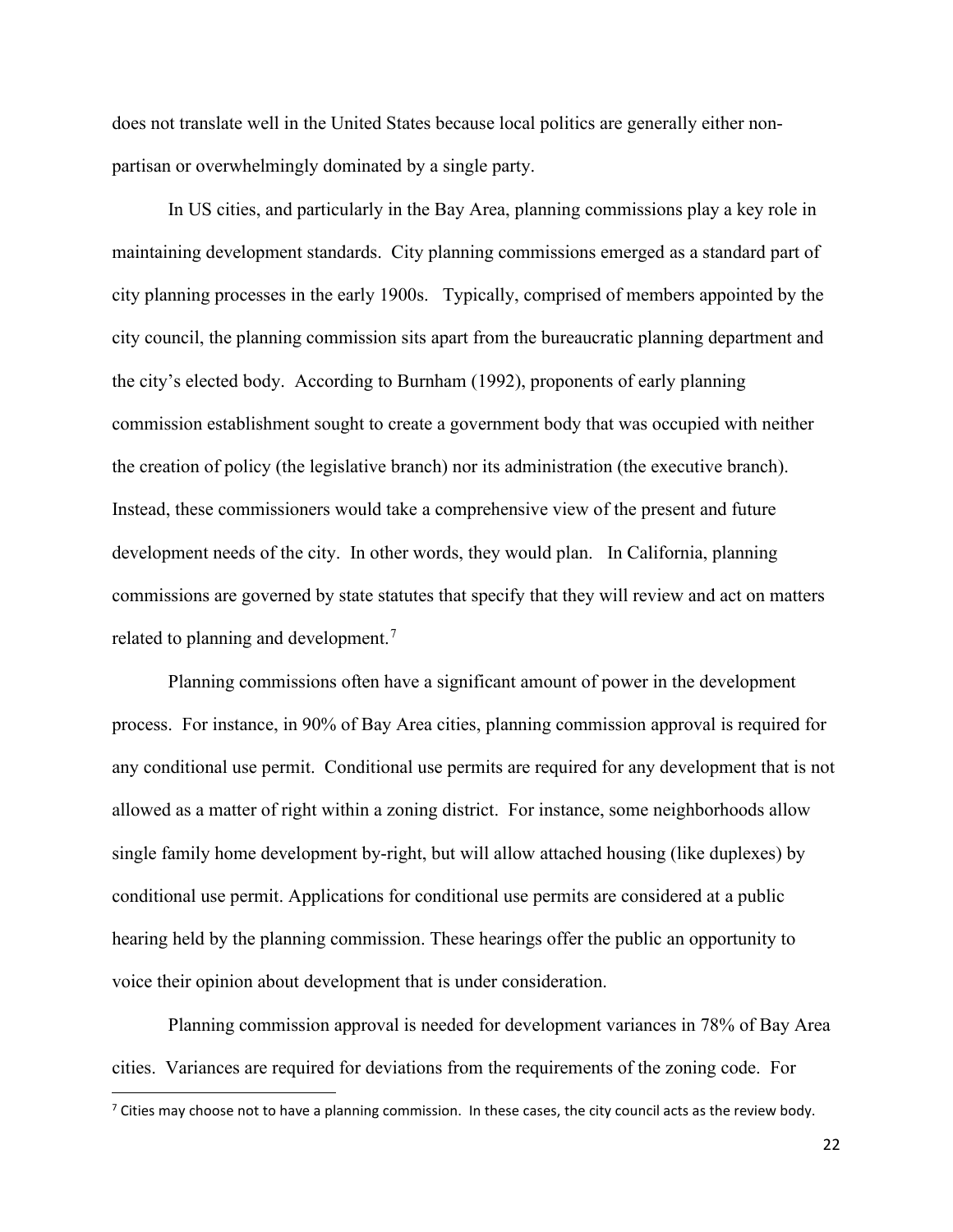instance, if a homeowner wants to add a second story to her home that would put her house over the height limit for her neighborhood, she will need a variance. Sometimes variance requests are processed by bureaucratic staff, but in case of major deviations, the request will require a public hearing and approval by the planning commission. Typically, planning commissions participate in zoning map and general plan adoption and amendment as well. These are the most politically heated kinds of development decisions that cities make as they structure development over the long term.

Only 32% of Bay Area planning commissions have term limits and our research indicates that many members serve for multiple terms. Planning Commission membership is sometimes restricted (by city charters) to people with knowledge of planning. In practice this means that many planning commission members are professionals involved in the development process such as lawyers with development expertise, real estate agents, architects, and developers.

So, in this section we turn to an analysis of planning commissioners. We gathered the names of all 598 current planning commissioners for the 97 cities in the Bay Area that have planning commissions as of 2021. Using jurisdiction combined with first and last names, we matched the names of these commissioners to a propriety voter registration file generated by Political Data Inc. for the 2020 election. Two types of errors were generated by this merge. In 28 cases, the commissioner did not appear in the voter file. In 29 cases, more than one person in the voter file shared the jurisdiction, last, and first name as the commissioner. To determine which was the correct voter file entry we used additional pieces of information, such as the individual's middle name and/or age. In the cases where commissioners did not appear in the voter file, and in the cases where we could not determine which voter file entry was correct, we removed the commissioner from the dataset. We have complete data for 565 commissioners.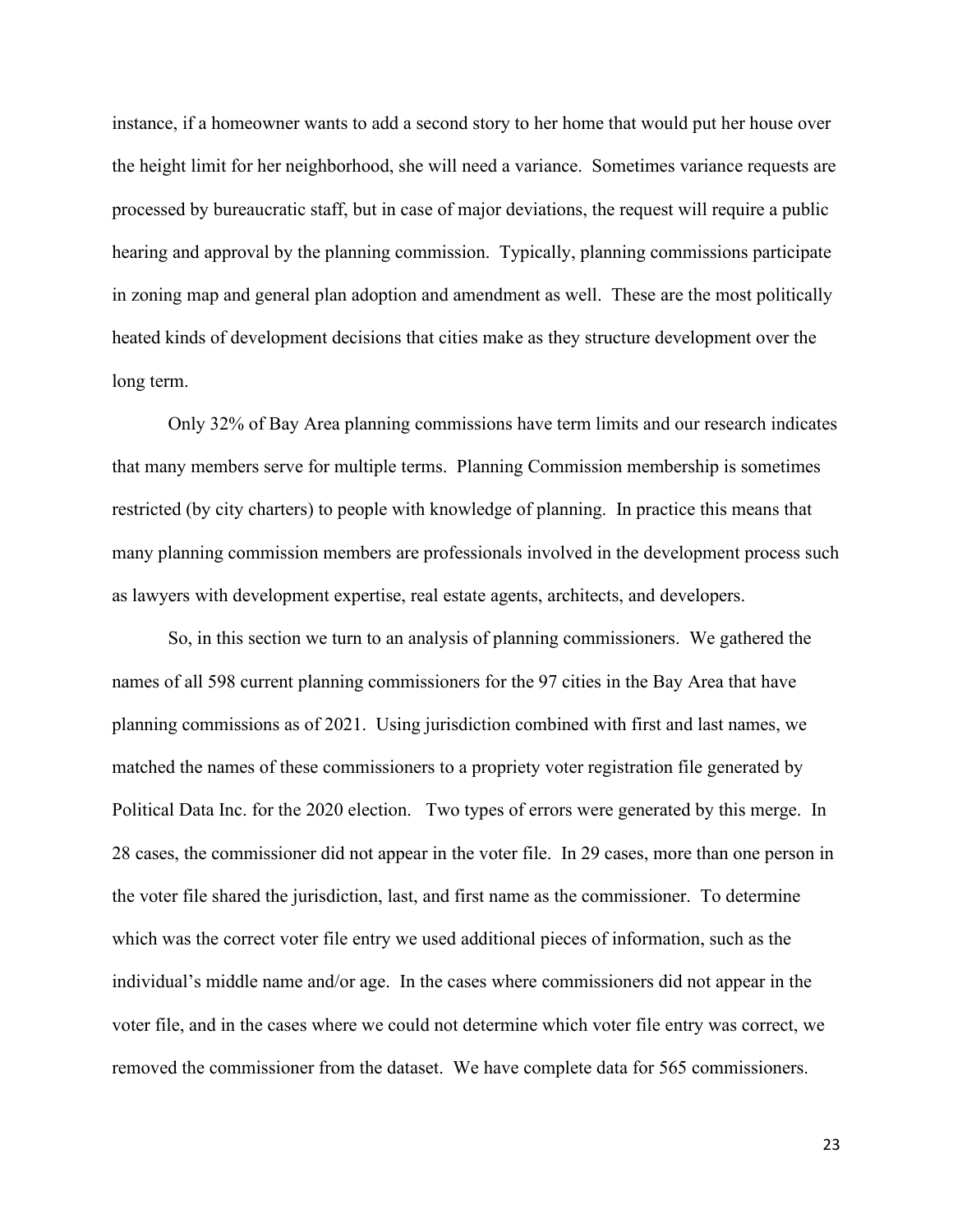We use this data set to analyze the demographic composition of planning commissioners in

Table 4.

| <b>Table 4: Descriptive Statistics of Bay Area Planning Commissioners</b> |               |              |            |  |  |  |  |  |
|---------------------------------------------------------------------------|---------------|--------------|------------|--|--|--|--|--|
|                                                                           | Planning      | All Bay Area | Difference |  |  |  |  |  |
|                                                                           | Commissioners | Registered   | P >  Z     |  |  |  |  |  |
|                                                                           |               | Voters       |            |  |  |  |  |  |
| White <sup>8</sup>                                                        | 68%           | 50%          | 0.000      |  |  |  |  |  |
| Latino                                                                    | 13%           | 19%          | 0.191      |  |  |  |  |  |
| <b>Black</b>                                                              | $4\%$         | $5\%$        | 0.841      |  |  |  |  |  |
| Asian                                                                     | 15%           | 26%          | 0.023      |  |  |  |  |  |
| Male                                                                      | 67%           | 49%          | 0.000      |  |  |  |  |  |
| Female                                                                    | 33%           | 51%          | 0.000      |  |  |  |  |  |
| Median Age                                                                | 57            | 49           | 0.000      |  |  |  |  |  |
| Democrat                                                                  | 76%           | 63%          | 0.002      |  |  |  |  |  |
| Independents/Other                                                        | 10%           | 21%          | 0.009      |  |  |  |  |  |
| Republican                                                                | 14%           | 16%          | 0.606      |  |  |  |  |  |
| Homeowner                                                                 | 82%           | 54%          | 0.000      |  |  |  |  |  |
| N                                                                         | 565           | 4,457,929    |            |  |  |  |  |  |

Table 4 shows that Bay Area planning commissioners are whiter, more likely to be male, more likely to be Democrats (as opposed to Independents), and older than Bay Area registered voters. Importantly for our purposes, they are MUCH more likely to be homeowners.

Given that planning commissioners do not reflect the diversity of the Bay Area, what kinds of regulations govern their neighborhoods? Using a similar strategy to the analysis in Table 2, we analyze the relationship between existing land use regulations and the likelihood that the neighborhood will have planning commission representation. Our dependent variable is a dummy indicator denoting whether a block group is home to one or more *Planning Commissioners* as of 2021. Our independent variable is the *Maximum Residential Density* for each parcel as of 2021. We estimate logit regression with robust standard errors clustered by

<span id="page-23-0"></span><sup>8</sup> Race/ethnicity, party ID, and homeownership were determined by PDI using a propriety set of algorithms. Age and gender are encoded from the voter file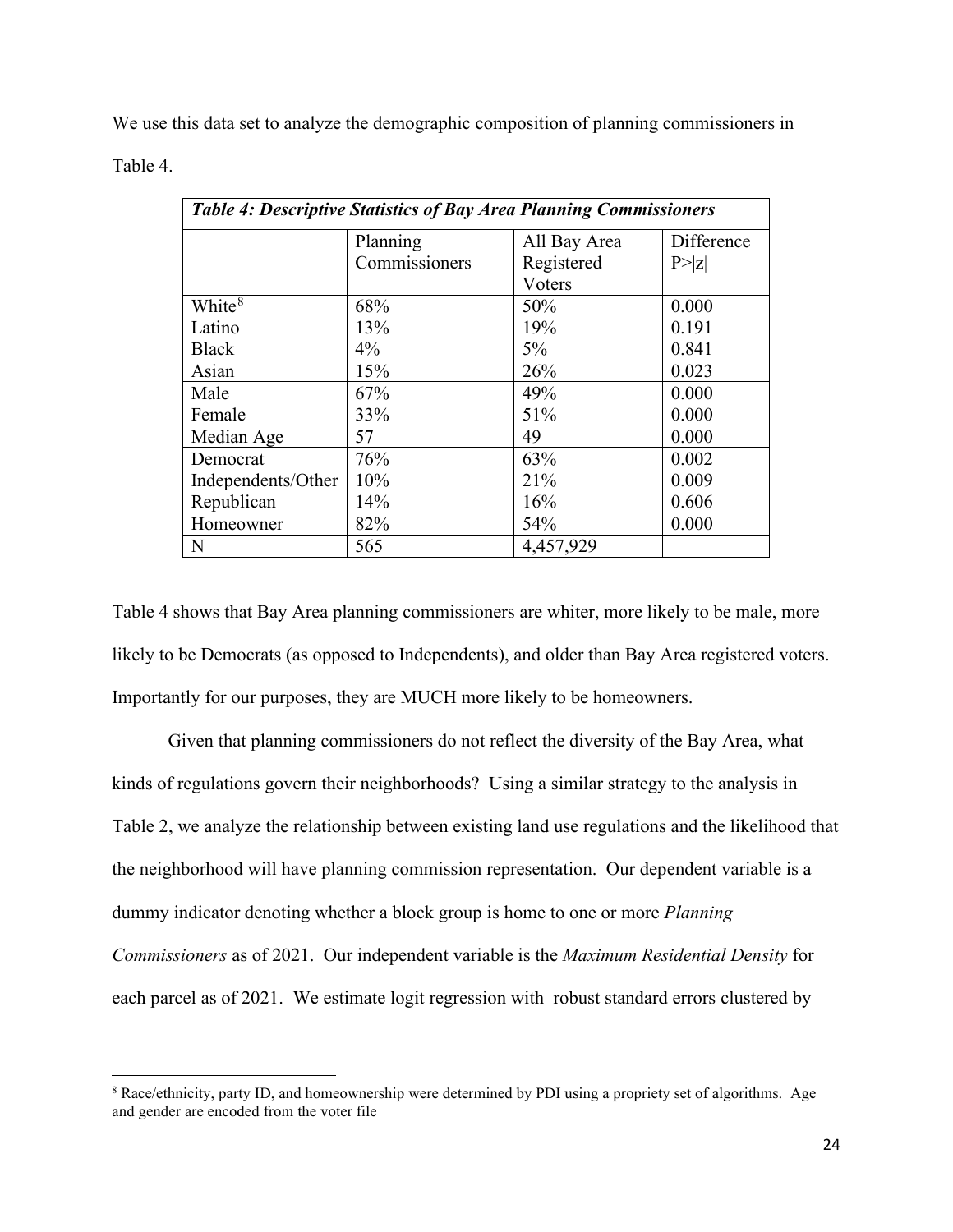block group. Figure 1 plots the marginal effect of zoned density on the likelihood that a

neighborhood will have planning commission representation.



The graph reveals that neighborhoods with higher zoned density are significantly less likely to have planning commission representation. What this means is that an important veto player in the planning process, city planning commissions, are both demographically unlike the larger community and tend to live in neighborhoods that have more stringent development regulations than the region as a whole.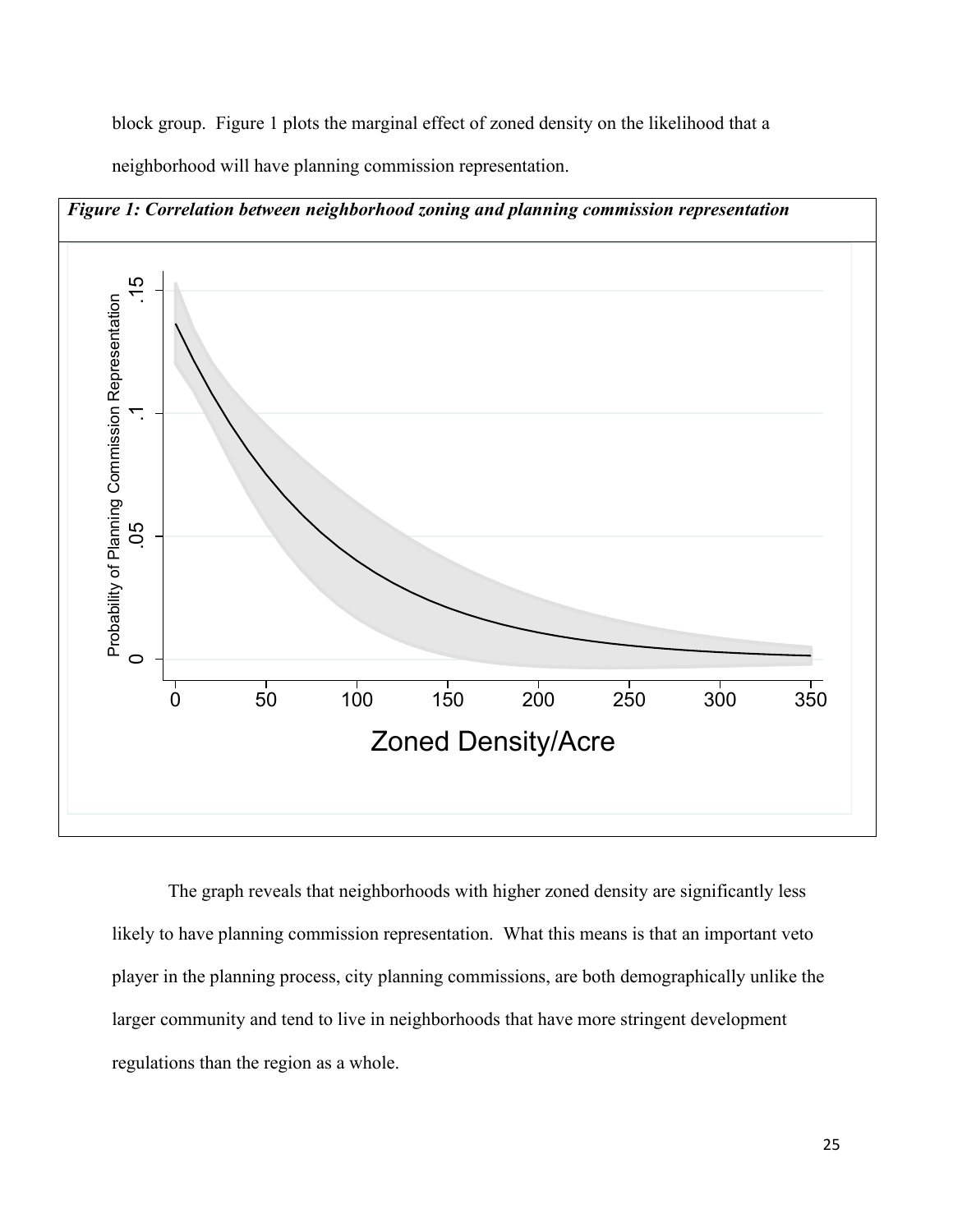In our final analysis, we look to see if this overrepresentation of exclusive neighborhoods is consequential. Using GIS, we combined 2018 parcel level zoning information with 2021 parcel level zoning information<sup>[9](#page-25-0)</sup>, and aggregated this information to the block group level. This resulted in two new variables, capturing the total zoned density for all of the parcels in the block group. We then generated a new dependent variable, *Change in Zoned Density per Acre* by subtracting 2018 total zoned density from 2021 total zoned density, divided by total residential acreage. [10](#page-25-1) We regress this variable on our dummy indicator for *Planning Commission Representation.* We control for demographic variables that could also predict changes in zoned density and which might be associated with planning commission representation, *Percent White*, *Percent Single-Family Homes*, *Percent Homeowners*, *Median Home Values,* and *Total Building Permits* (issued 2014-2019). We run OLS regressions with robust standard errors clustered by city. Table 5 presents the results.

| <b>Table 5: Effect of Planning Commissioner Representation on</b> |           |           |        |  |  |  |  |  |  |  |
|-------------------------------------------------------------------|-----------|-----------|--------|--|--|--|--|--|--|--|
| <b>Changes in Residential Density</b>                             |           |           |        |  |  |  |  |  |  |  |
|                                                                   |           | <b>SE</b> | P >  t |  |  |  |  |  |  |  |
| Planning Commission Representation                                | $-16.683$ | 9.383     | 0.078  |  |  |  |  |  |  |  |
| % White                                                           | $-42.838$ | 21.108    | 0.045  |  |  |  |  |  |  |  |
| % Single Family                                                   | $-90.220$ | 61.396    | 0.145  |  |  |  |  |  |  |  |
| % Homeowners                                                      | 81.989    | 43.453    | 0.062  |  |  |  |  |  |  |  |
| Median Home Value (millions)                                      | 26.800    | 18.40     | 0.147  |  |  |  |  |  |  |  |
| Total Units Built 2014-2017                                       | $-0.056$  | 0.0252    | 0.028  |  |  |  |  |  |  |  |
| Constant                                                          | 94.369    | 57.311    | 0.103  |  |  |  |  |  |  |  |
| N                                                                 | 5,080     |           |        |  |  |  |  |  |  |  |
| $R^2$                                                             | 0.088     |           |        |  |  |  |  |  |  |  |

<span id="page-25-0"></span> $9$  The dataset includes more than 3 million observations, and as a result this process required a significant amount of processing power. Any slight variation in boundaries between the GIS maps produced duplicate entries. We cleaned the dataset by keeping only the first match between the two years for each parcel.

<span id="page-25-1"></span> $10$ This change variable generated a handful of very extreme values. We truncated the data by setting any change value above or below 300 DUA for the block group to missing.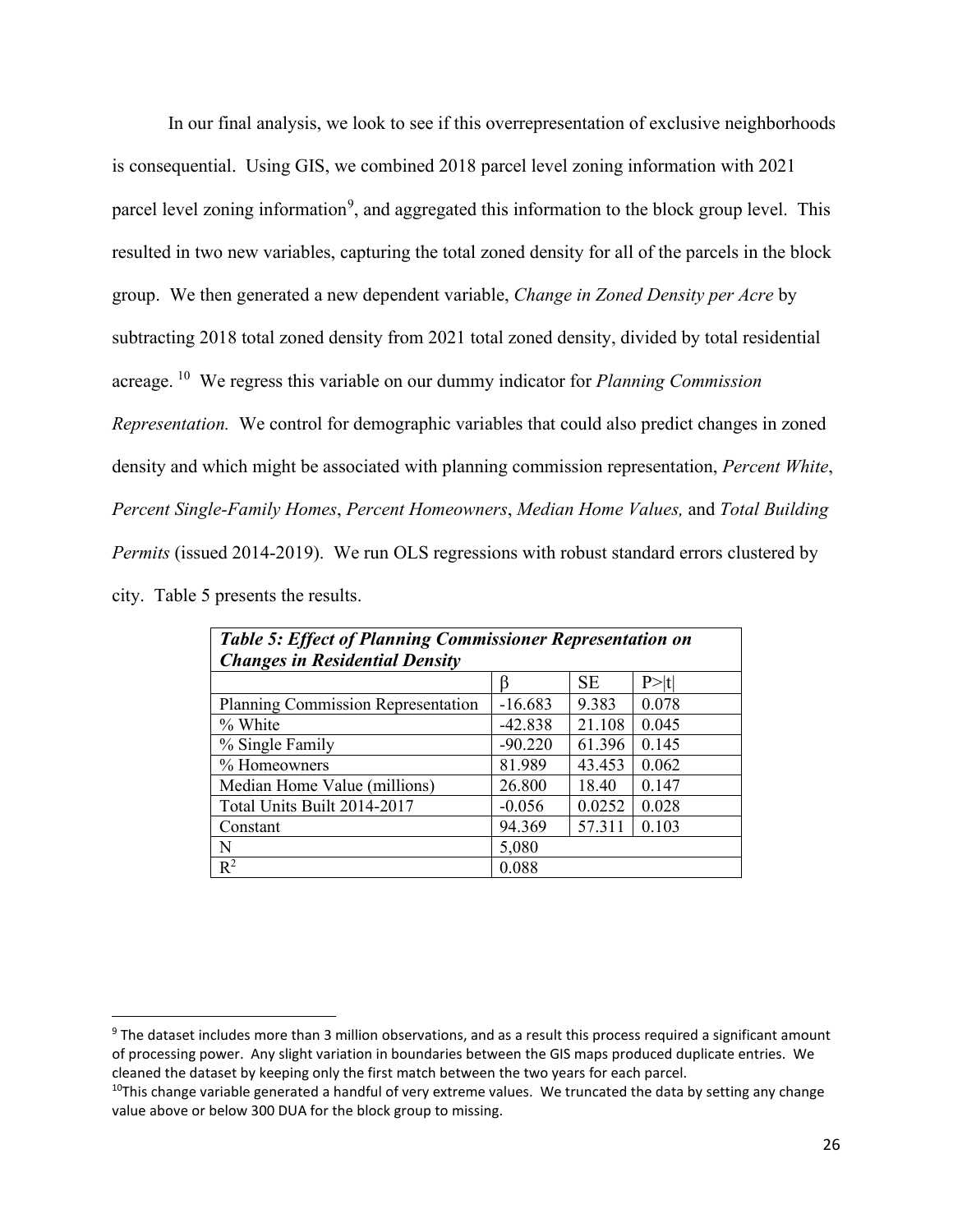The results in table 5 reveal that neighborhoods with planning commission representation were able to limit increases in densification between 2018 and 2021. While block groups added density, on average – those with planning commission representation held down an increased in zoned density by about 17 dwelling units per acre. These results indicate that planning commissions may play a role in preserving the segregation of housing types, housing affordability, and race and class.

## **Conclusion**

Determining whether land-use regulations play a role in maintaining and perpetuating segregation is crucial to our understanding of patterns of inequality. Historical accounts of landuse regulation development reveal that many cities aimed to preserve the socio demographic characteristics of their communities through restrictive land use policies (which appear racially unbiased on their face). Our analysis uses the Home-Owners' Loan Corporation maps to provide a historical snapshot of exclusivity. We link HOLC's historical grades with current land use regulations at the parcel level. We argue that residents of more privileged neighborhoods sought to lock in this exclusivity through land use regulation. Neighborhoods with the lowest grading from HOLC are more likely to be zoned for non-residential, high-density, and multi-family uses today.

Additionally, we find support for the proposition that land use regulations can affect demographics across neighborhoods and that they can exacerbate levels of segregation between cities. Although we cannot draw causal conclusions, we show that neighborhoods with lower density zoning are more likely to have fewer residents of color, have higher home values, and have residents who are more likely to be above the poverty line. In the aggregate, this means that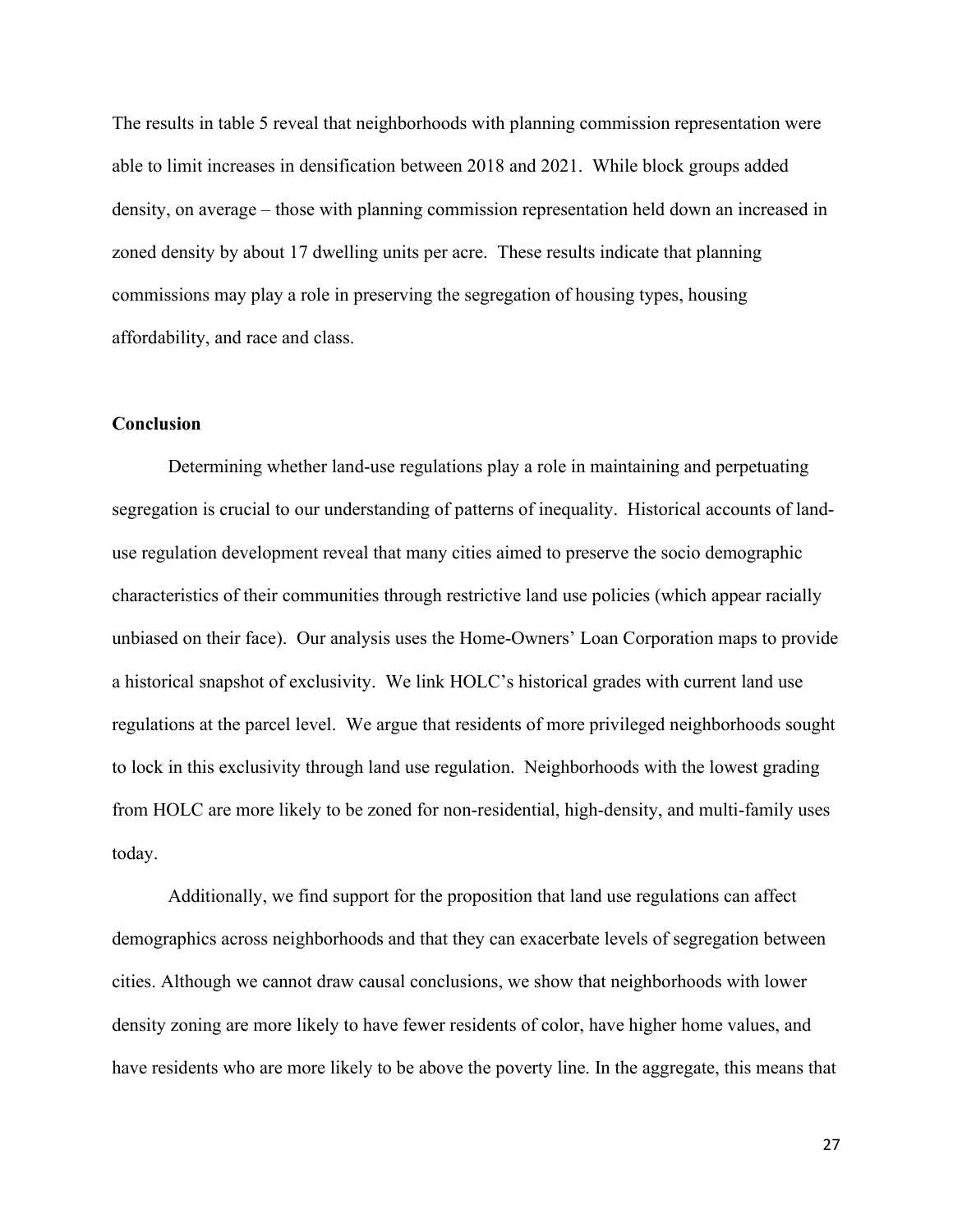there is a strong relationship between segregation and land use. Cities with stringent land-use regulations often argue that these regulations preserve the character of their neighborhoods and avoid the vices of development, but our work suggests that these regulations serve to preserve the exclusivity of wealthier and whiter neighborhoods at the expense of a more diverse residential population.

To explore the mechanism connecting land use policies to segregation we turn to an analysis of planning commissions, which are an important player in city planning processes. We find that planning commissioners are unrepresentative of the population and more likely to live in low-density neighborhoods. By analyzing changes to the zoned density at the parcel level between 2018 and 2021, we provided evidence that privileged neighborhoods with planning commission representation were able to limit the densification of their communities. Land use regulations and the political process by which they are generated remain deeply entrenched in the maintenance of segregation.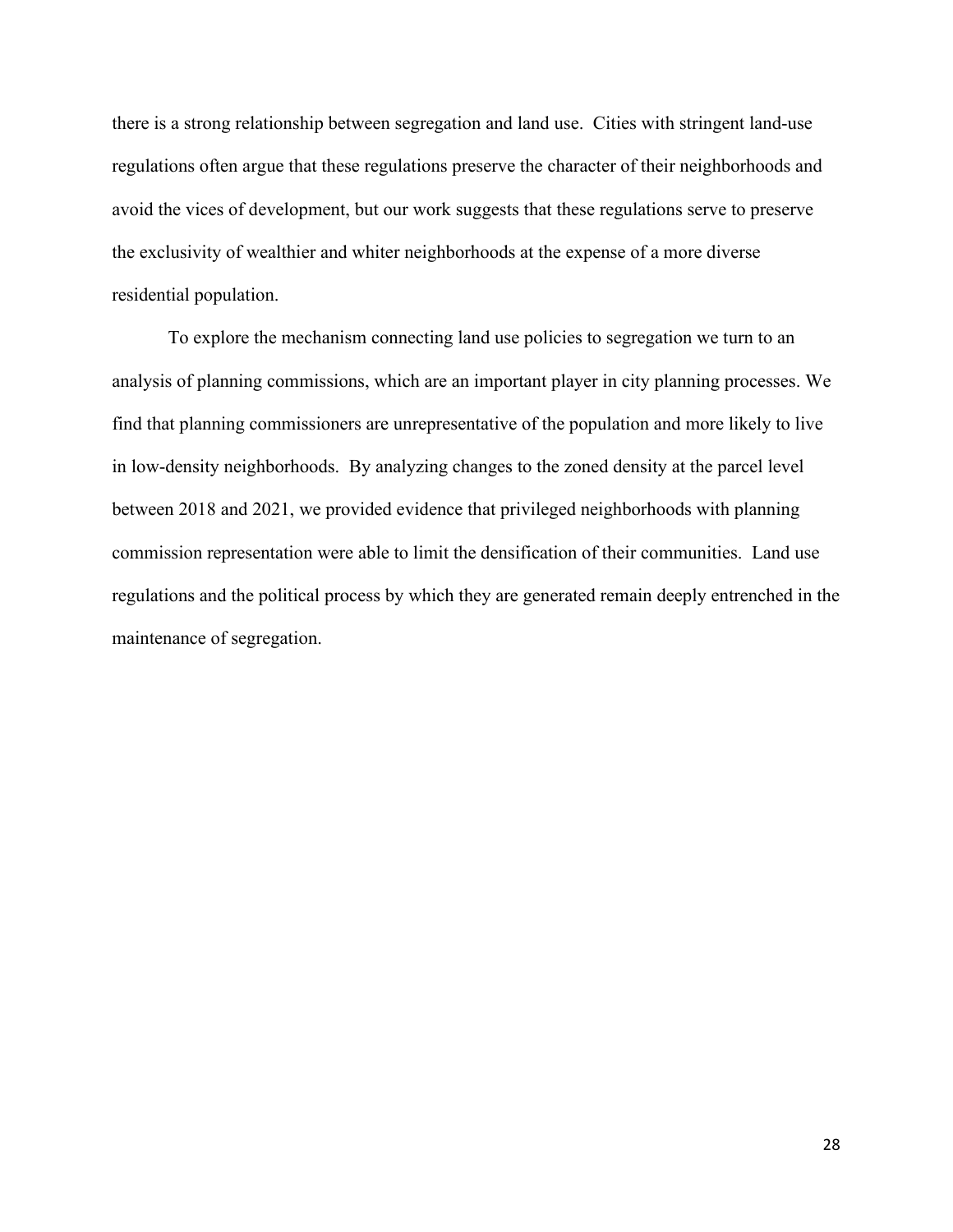## **References**

- Anzia, Sarah. forthcoming. *Local Interests: Politics, Policy, and Interest Groups in U.S. City Governments*. Chicago: University of Chicago Press.
- Babcock, Richard. 1966. *The Zoning Game: Municipal Practices and Policies* Lincoln Institute of Land Policy.
- Banzhaf, H. S. (2014). The market for local public goods. Case Western Reserve Law Review, 64(4):1441–1480.
- Banzhaf, H. Spencer and Kyle Mangum. 2019. "Capitalization as a Two-Part Tariff: The Role of Zoning." Federal Reserve Bank of Philadelphia, Working Paper 19-20. https://www.philadelphiafed.org/-/media/frbp/assets/working-papers/2019/wp19- 20.pdf?la=en
- Patrick Bayer & Robert McMillan & Kim Rueben, 2004. "An Equilibrium Model of Sorting in an Urban Housing Market," NBER Working Papers 10865, National Bureau of Economic Research, Inc.
- Been, Vicki, Josiah Madar, and Simon McDonnell. 2014. "Urban Land-Use Regulation: Are Homeowners Overtaking the Growth Machine?" *Journal of Empirical Legal Studies.*  11(2): 227-265
- Burnham, Robert. 1992. "Planning versus administration: The Independent City Planning Commission in Cincinnati, 1918-1940." *Urban History* 19(2): 229-250.
- Cutler, David M., Edward L. Glaeser, and Jacob L. Vigdor. 1999. "The Rise and Decline of the American Ghetto." *Journal of Political Economy* 107 (3): 455-506. doi:10.1086/250069.
- Ellickson, Robert. 1973. "Alternatives to Zoning: Covenants, Nuisance Rules, and Fines as Land use Controls." *University of Chicago Law Review* 40 (4): 681.
- Elmendorf, Christopher. 2019. "Beyond the Double Veto: Land use Plans as Preemptive Intergovernmental Compacts." UC Davis Legal Studies Research Paper Series.
- Fischel, William. 2001. *The Homevoter Hypothesis: How Home Values Influence Local Government Taxation, School Finance, and Land-Use Policies*. Cambridge: Harvard University Press.
- Folke, Olle, Linna Marten, Joahanna Rickne, and Matz Dahlberg. 2021. "Politicians' neighbourhoods: Where do they live and does it matter?" NICEP Working Paper 2021-03
- Gabbe, C. J. (2019). Changing residential land use regulations to address high housing prices: Evidence from Los Angeles. *Journal of the American Planning Association*, *85*(2), 152– 168.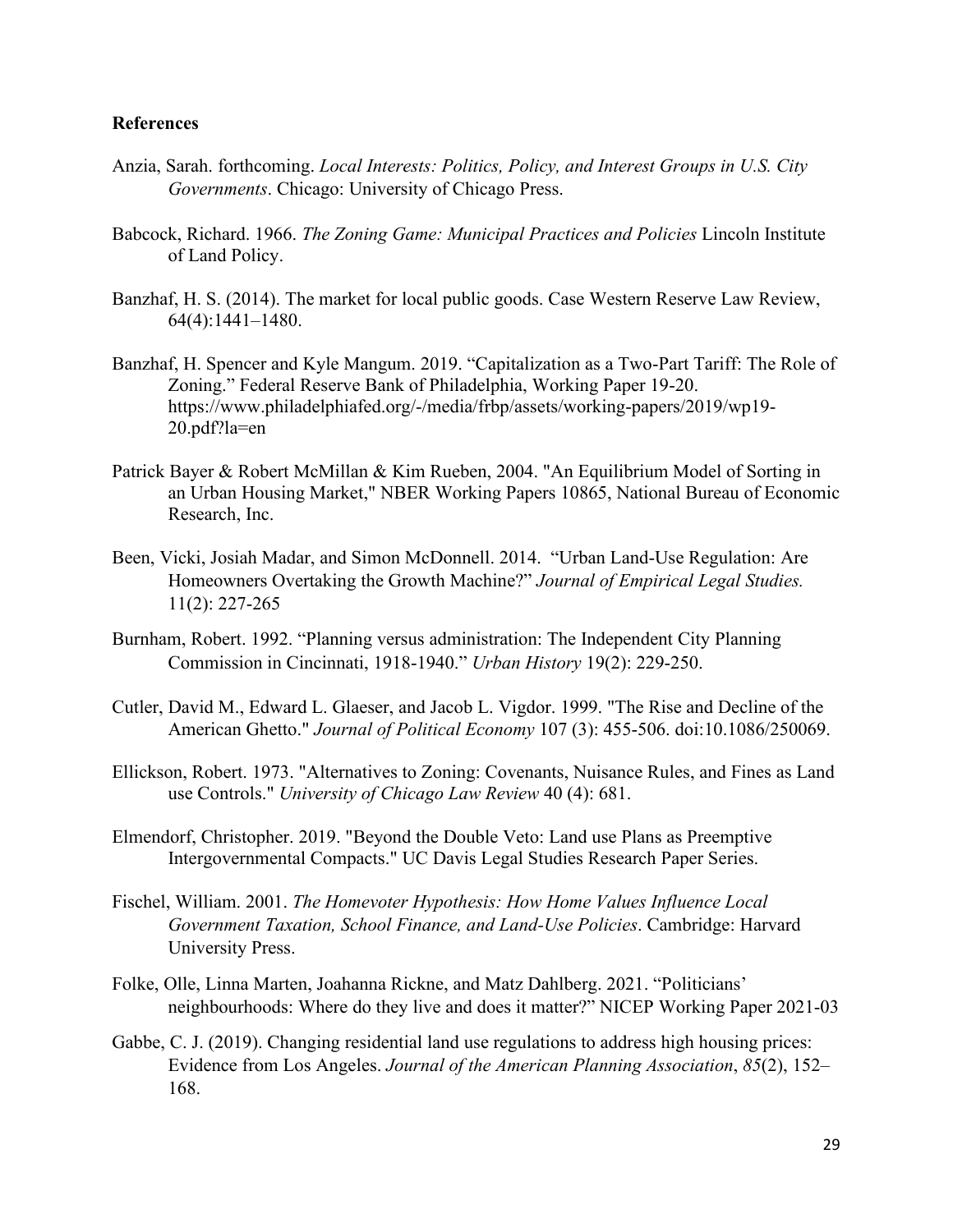Glaeser, Edward and Bryce Ward. 2009. "The causes and consequences of land use regulation: Evidence from Greater Boston." *Journal of Urban Economics* 65: 265-278

Gyourko, Joseph and Raven Molloy. 2014. "Regulation and Housing Supply.".

- Gyourko, Joseph, Albert Saiz, and Anita Summers. 2008. "A New Measure of the Local Regulatory Environment for Housing Markets: The Wharton Residential Land use Regulatory Index." *Urban Studies* 45 (3): 693-729.
- Hamilton, Bruce. 1976. "Capitalization of Intrajurisdictional Differences in Local Tax Prices." *American Economic Review* 66: 743-753.
- Hamilton, Bruce W. 1975. "Zoning and Property Taxation in a System of Local Governments." *Urban Studies* 12 (2): 205-211.
- Helper, Rose. 1969. *Racial policies and practices of real estate brokers*. Minneapolis: University of Minnesota Press.
- Hilber, Christian and Frederic Robert-Nicoud. 2013. "On the Origins of Land use Regulations: Theory and Evidence from US Metro Areas." 75: 29-73.
- Ihlanfeldt, Keith R. & Scafidi, Benjamin P., 2002. "Black Self-Segregation as a Cause of Housing Segregation: Evidence from the Multi-City Study of Urban Inequality. *Journal of Urban Economics* 51: 366-390
- T. A. King and P. Mieszkowski, Racial discrimination, segregation, and the price of housing, Journal of Political Economy, 81, 590606 1973 .
- Lens, Michael and Paavo Monkkonen. 2015. "Do Strict Land Use Regulations Make Metropolitan Areas More Segregated by Income?" *Journal of the American Planning Association* 82(1): 6-21
- Janice Fanning Madden and Matt Ruther. 2018. "The paradox of expanding ghettos and declining racial segregation in large U.S. metropolitan areas, 1970-2010." *The Journal of Housing Economic* 40: 117-128
- Manville, Michael, Paavo Monkkonen, and Michael Lens. 2020. "It's Time to End Single-Family Zoning," *Journal of the American Planning Association* 86(1): 106-112
- Nelson, Robert K., LaDale Winling, Richard Marciano, Nathan Connolly, et al., "Mapping Inequality," *American Panorama*, ed. Robert K. Nelson and Edward L. Ayers, accessed August 16, 2021, https://dsl.richmond.edu/panorama/redlining/.
- Oates, Wallace E. 1981. "On Local Finance and the Tiebout Model." *The American Economic Review* 71 (2): 93-98.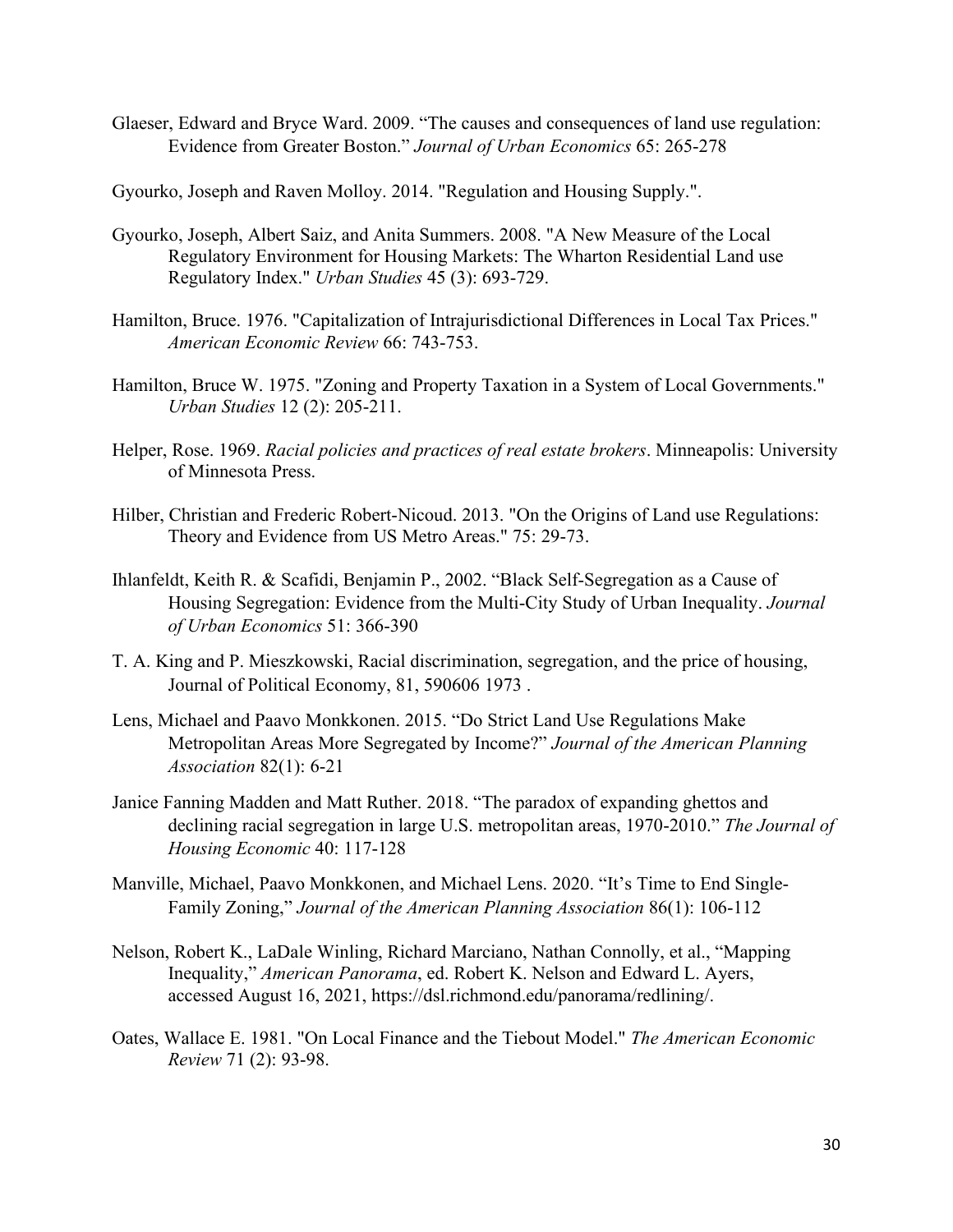- Pendall, Rolf. 2000. Local Land-Use Regulation and the Chain of Exclusion," *Journal of the American Planning Association* 66(2): 125-142.
- Rothstein, Richard. 2017. *The Color of Law: A Forgotten History of How our Government Segregated America*. Liveright Publishing.
- Rothwell, Jonathan. 2011. "Racial Enclaves and Density Zoning: The Institutionalized Segregation of Racial Minorities in the United States," *American Law and Economics Review* 13(1): 290-358
- Saiz, Albert. 2010. "The Geographic Determinants of Housing Supply." *Quarterly Journal of Economics* 125 (3): 1253-1296.
- Schwab, Robert and Wallace Oates. 1991. "Community Composition and the Provision of Local Public Goods: A Normative Analysis." *Journal of Public Economics* 44 (2): 217-237.
- Shertzer, Allison, Tate Twinam, and Randall Walsh. 2016. "Race, Ethnicity, and Discriminatory Zoning." *American Economics Journal of Applied Economics* 8(3):217-246
- Shertzer, Allison, Tate Twinam, and Randall Walsh. 2018. "Zoning and the Economic Geography of Cities." *Journal of Urban Economics* 105: 20-39.
- Shertzer, Allison, Tate Twinam, and Randall Walsh. 2021."Zoning and Segregation in Urban Economic History." *Regional Science and Urban Economics* <https://doi.org/10.1016/j.regsciurbeco.2021.103652>
- Shertzer, Allison, Randall Walsh, and John Logan. 2016. "Segregation and Neighborhood Change in Northern Cities: New Historical GIS data from 1900-1930." *Historical Methods: Journal of Interdisciplinary History* 49(4): 187-197.
- Silver, Christopher. 1997. "The Racial Origins of Zoning in American Cities." In , edited by June Manning Thomas and Marsha Ritzdorf, 23-42. Thousand Oaks: Sage Publications.
- Troesken, Werner and Randall Walsh. 2019 "Collective Action, White Flight, and the Origins of Formal Segregation Laws." *Journal of Law and Economics* 35(2) 289-318
- Trounstine, Jessica. 2018. *Segregation by Design: Local Politics and Inequality in American Cities*. New York: Cambridge University Press.
- Trounstine, Jessica. 2020. "The Geography of Inequality: How Land Use Regulation Produces Segregation." *American Political Science Review* 114(2): 443-455.
- Twinam, Tate. 2018. "The Long-Run Impact of Zoning in US Cities: Measuring the Effectiveness of Real Estate Regulation." In Ronit Levine-Schnur, ed. *Measuring the Effectiveness of Real Estate Regulation*. Springer 35-59